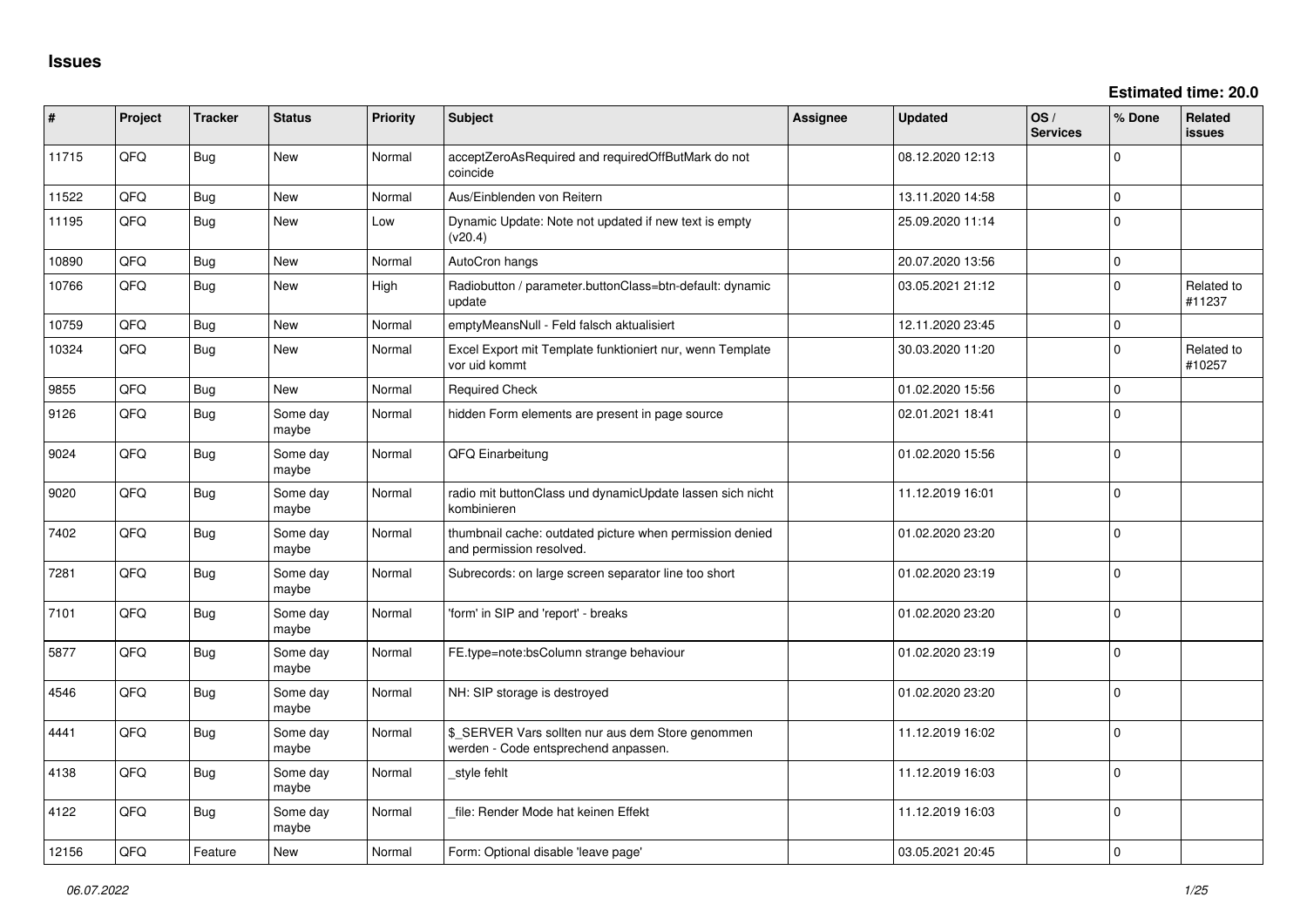| #     | Project | <b>Tracker</b> | <b>Status</b>     | <b>Priority</b> | <b>Subject</b>                                                     | Assignee | <b>Updated</b>   | OS/<br><b>Services</b> | % Done         | Related<br><b>issues</b>                    |
|-------|---------|----------------|-------------------|-----------------|--------------------------------------------------------------------|----------|------------------|------------------------|----------------|---------------------------------------------|
| 12135 | QFQ     | Feature        | <b>New</b>        | Normal          | Subrecord: Notiz                                                   |          | 24.04.2021 16:58 |                        | $\Omega$       |                                             |
| 12039 | QFQ     | Feature        | <b>New</b>        | Normal          | Missing htmlSpecialChar() in pre processing on form submit         |          | 18.02.2021 00:09 |                        | $\Omega$       | Related to<br>#14320                        |
| 12038 | QFQ     | Feature        | <b>New</b>        | Normal          | a) STORE_VAR: filenameOnlyStripUniq, b) SP:<br>QSTRIPUNIQ()        |          | 17.02.2021 23:55 |                        | $\Omega$       |                                             |
| 11850 | QFQ     | Feature        | <b>New</b>        | Urgent          | Wizard Form: basierend auf einer Tabelle eine Form<br>anlegen.     |          | 03.05.2021 21:12 |                        | $\mathbf 0$    | Blocked by<br>#8082                         |
| 11716 | QFQ     | Feature        | <b>New</b>        | Normal          | Form an beliebiger Stelle im Report anzeigen                       |          | 09.12.2020 09:47 |                        | $\mathbf 0$    |                                             |
| 11535 | QFQ     | Feature        | <b>New</b>        | Normal          | Ability to create SQL columns in frontend QFQ forms                |          | 17.11.2020 12:11 |                        | $\Omega$       |                                             |
| 11534 | QFQ     | Feature        | <b>New</b>        | Normal          | Report: Action on selected rows - Table batchprocessing<br>feature |          | 18.11.2020 08:15 |                        | $\Omega$       |                                             |
| 10874 | QFQ     | Feature        | <b>New</b>        | Normal          | Erstellen eines Foreign Keys in der Tabelle "FormElement"          |          | 13.07.2020 10:11 |                        | $\mathbf 0$    |                                             |
| 10763 | QFQ     | Feature        | <b>New</b>        | Normal          | form accessed and submitted despite logout?                        |          | 16.06.2020 11:43 |                        | $\mathbf 0$    |                                             |
| 10738 | QFQ     | Feature        | Some day<br>maybe | Normal          | CORS headers for external API requests                             |          | 10.06.2020 14:00 |                        | $\Omega$       |                                             |
| 10384 | QFQ     | Feature        | <b>New</b>        | Normal          | Parameter Exchange QFQ Instances                                   |          | 07.05.2020 09:38 |                        | $\mathbf 0$    |                                             |
| 10345 | QFQ     | Feature        | <b>New</b>        | Normal          | Templates - Patterns QFQ Style                                     |          | 03.05.2021 21:01 |                        | $\Omega$       | Related to<br>#10713                        |
| 10114 | QFQ     | Feature        | New               | High            | Symbol (Link): 'G:' (Glyphicon) replaced by 'i:' (icon)            |          | 07.12.2021 17:19 |                        | $\Omega$       | Related to<br>#3797,<br>Related to<br>#4194 |
| 9853  | QFQ     | Feature        | <b>New</b>        | Normal          | Check das SQL / QFQ / Mail Logfile geschrieben wird                |          | 09.01.2020 11:15 |                        | $\Omega$       |                                             |
| 8056  | QFQ     | Feature        | Some day<br>maybe | Normal          | Termin Organisation (Reservation)                                  |          | 01.02.2020 23:19 |                        | $\Omega$       | Related to<br>#8658                         |
| 7921  | QFQ     | Feature        | Some day<br>maybe | Normal          | Rest API Export: URL kuerzer machen                                |          | 01.02.2020 23:19 |                        | $\overline{0}$ |                                             |
| 7278  | QFQ     | Feature        | Some day<br>maybe | Normal          | Form: Wert vordefinieren der immer gesetzt wird                    |          | 02.05.2021 09:27 |                        | $\Omega$       |                                             |
| 7229  | QFQ     | Feature        | Some day<br>maybe | Normal          | New FormElement.type: Button                                       |          | 01.02.2021 12:32 |                        | $\Omega$       |                                             |
| 7108  | QFQ     | Feature        | Some day<br>maybe | Normal          | QFQ Wrap Elements                                                  |          | 11.12.2019 16:01 |                        | $\Omega$       |                                             |
| 7106  | QFQ     | Feature        | Some day<br>maybe | Normal          | Beispiel Nummerierung von Rows in Report                           |          | 11.12.2019 16:01 |                        | $\Omega$       |                                             |
| 7105  | QFQ     | Feature        | Some day<br>maybe | Normal          | Beispiel wie man in einer zweiten Tabelle speichert.               |          | 11.12.2019 16:01 |                        | $\Omega$       |                                             |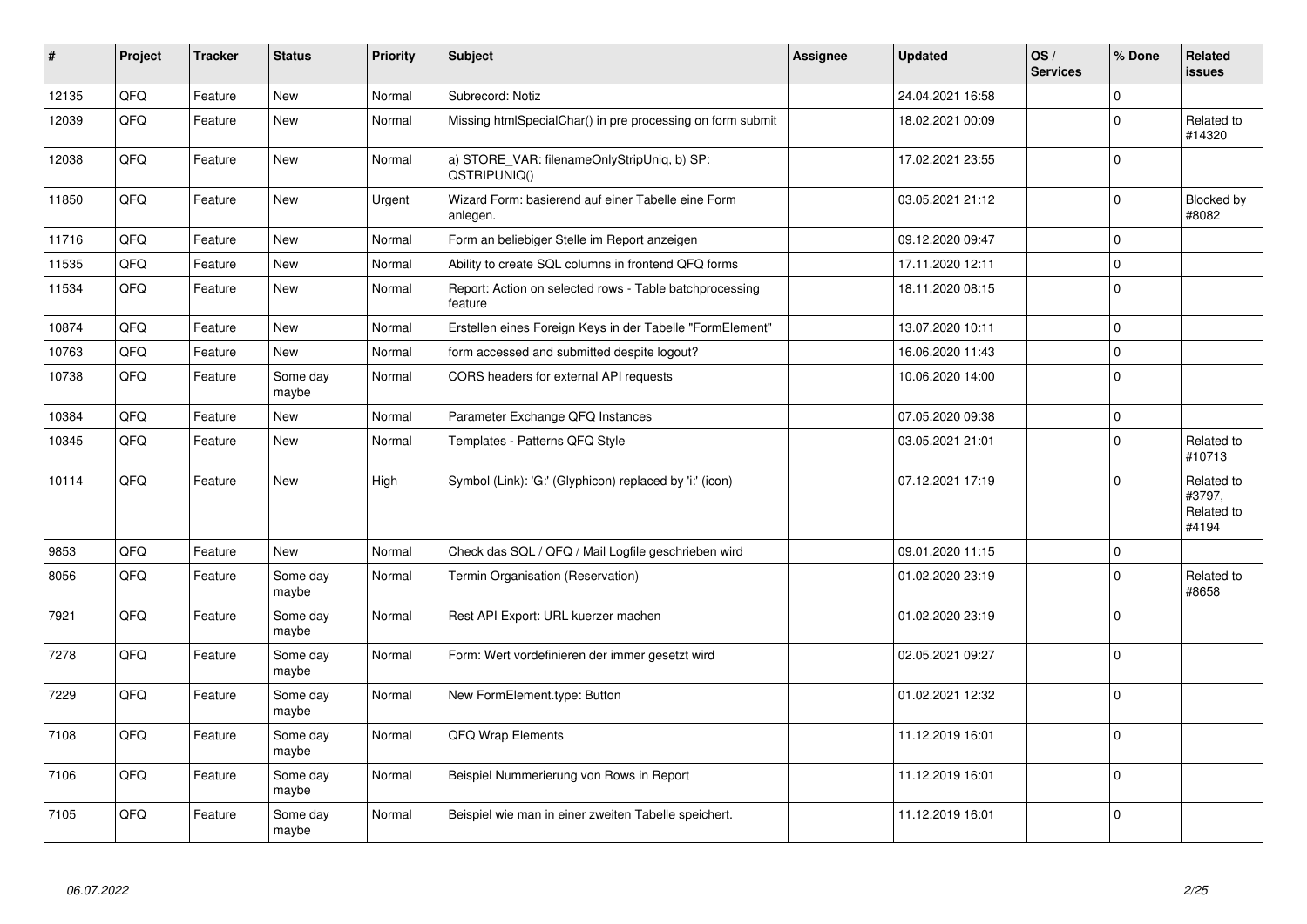| $\pmb{\#}$ | Project | <b>Tracker</b> | <b>Status</b>     | <b>Priority</b> | <b>Subject</b>                                                                    | Assignee | <b>Updated</b>   | OS/<br><b>Services</b> | % Done      | Related<br>issues   |
|------------|---------|----------------|-------------------|-----------------|-----------------------------------------------------------------------------------|----------|------------------|------------------------|-------------|---------------------|
| 7104       | QFQ     | Feature        | Some day<br>maybe | Normal          | Manual: hint about escaping if '\r' appears in mail body                          |          | 11.12.2019 16:01 |                        | $\Omega$    |                     |
| 7100       | QFQ     | Feature        | Some day<br>maybe | Normal          | Download: log access, max downloads, time limit                                   |          | 01.02.2020 23:19 |                        | $\mathbf 0$ |                     |
| 6992       | QFQ     | Feature        | Some day<br>maybe | Normal          | DB exception: Syntax Highlight                                                    |          | 11.12.2019 16:01 |                        | $\mathbf 0$ | Related to<br>#5450 |
| 6704       | QFQ     | Feature        | Some day<br>maybe | Normal          | Upload Mode: Bilder in Notizen rechts sollen aktuellen<br>Upload repräsentieren.  |          | 01.02.2020 23:19 |                        | $\Omega$    | Related to<br>#3264 |
| 6515       | QFQ     | Feature        | Some day<br>maybe | Normal          | Formular: Felder dynamisch ein/ausblenden                                         |          | 11.12.2019 16:02 |                        | $\mathbf 0$ |                     |
| 6299       | QFQ     | Feature        | Some day<br>maybe | Normal          | Attack detection: log table with invalid SIP access                               |          | 11.12.2019 16:02 |                        | $\mathbf 0$ | Related to<br>#3947 |
| 6288       | QFQ     | Feature        | Some day<br>maybe | Normal          | Best Practice: Erklaeren wie man ein Formular ganz in<br>'weiss' erstellen kann   |          | 11.12.2019 16:02 |                        | $\mathbf 0$ |                     |
| 6084       | QFQ     | Feature        | Some day<br>maybe | Normal          | New escape type: 'D' - convert date                                               |          | 01.02.2020 23:19 |                        | $\Omega$    |                     |
| 6083       | QFQ     | Feature        | Some day<br>maybe | Normal          | Dynamic Update: Value Check via SQL                                               |          | 11.12.2019 16:02 |                        | $\mathbf 0$ |                     |
| 5923       | QFQ     | Feature        | Some day<br>maybe | Normal          | fillStoreSystemBySqlLate                                                          |          | 01.02.2020 23:19 |                        | $\mathbf 0$ |                     |
| 5895       | QFQ     | Feature        | Some day<br>maybe | Normal          | Tutorial: List of all QFQ Features                                                |          | 01.02.2020 23:19 |                        | $\Omega$    |                     |
| 5893       | QFQ     | Feature        | Some day<br>maybe | Normal          | Edit on double-click                                                              |          | 01.02.2020 23:19 |                        | $\Omega$    | Related to<br>#5894 |
| 5892       | QFQ     | Feature        | Some day<br>maybe | Normal          | QFQ should use T3 API to manipulate FE GROUP<br>membership                        |          | 01.02.2020 23:20 |                        | $\mathbf 0$ |                     |
| 5851       | QFQ     | Feature        | Some day<br>maybe | Normal          | Queue System implementieren: MQTT, RabbitMQ                                       |          | 01.02.2020 23:20 |                        | $\mathbf 0$ | Related to<br>#5715 |
| 5850       | QFQ     | Feature        | Some day<br>maybe | Normal          | Deployment: In QFQ Doc best practice fuer zeitgemaesses<br>Deployment beschreiben |          | 01.02.2020 23:20 |                        | $\Omega$    |                     |
| 5805       | QFQ     | Feature        | Some day<br>maybe | Normal          | TypeAHead SQL value instead of key stored                                         |          | 01.02.2020 23:19 |                        | $\Omega$    | Related to<br>#5444 |
| 5783       | QFQ     | Feature        | Some day<br>maybe | Normal          | <b>BPMN View/Edit</b>                                                             |          | 11.12.2019 16:02 |                        | $\mathbf 0$ |                     |
| 5455       | QFQ     | Feature        | Some day<br>maybe | Normal          | Mail Redirects grld abhaengig                                                     |          | 01.02.2020 23:20 |                        | $\mathbf 0$ |                     |
| 5452       | QFQ     | Feature        | Some day<br>maybe | Normal          | Thumbnails from PDF: bad quality                                                  |          | 01.02.2020 23:20 |                        | $\Omega$    |                     |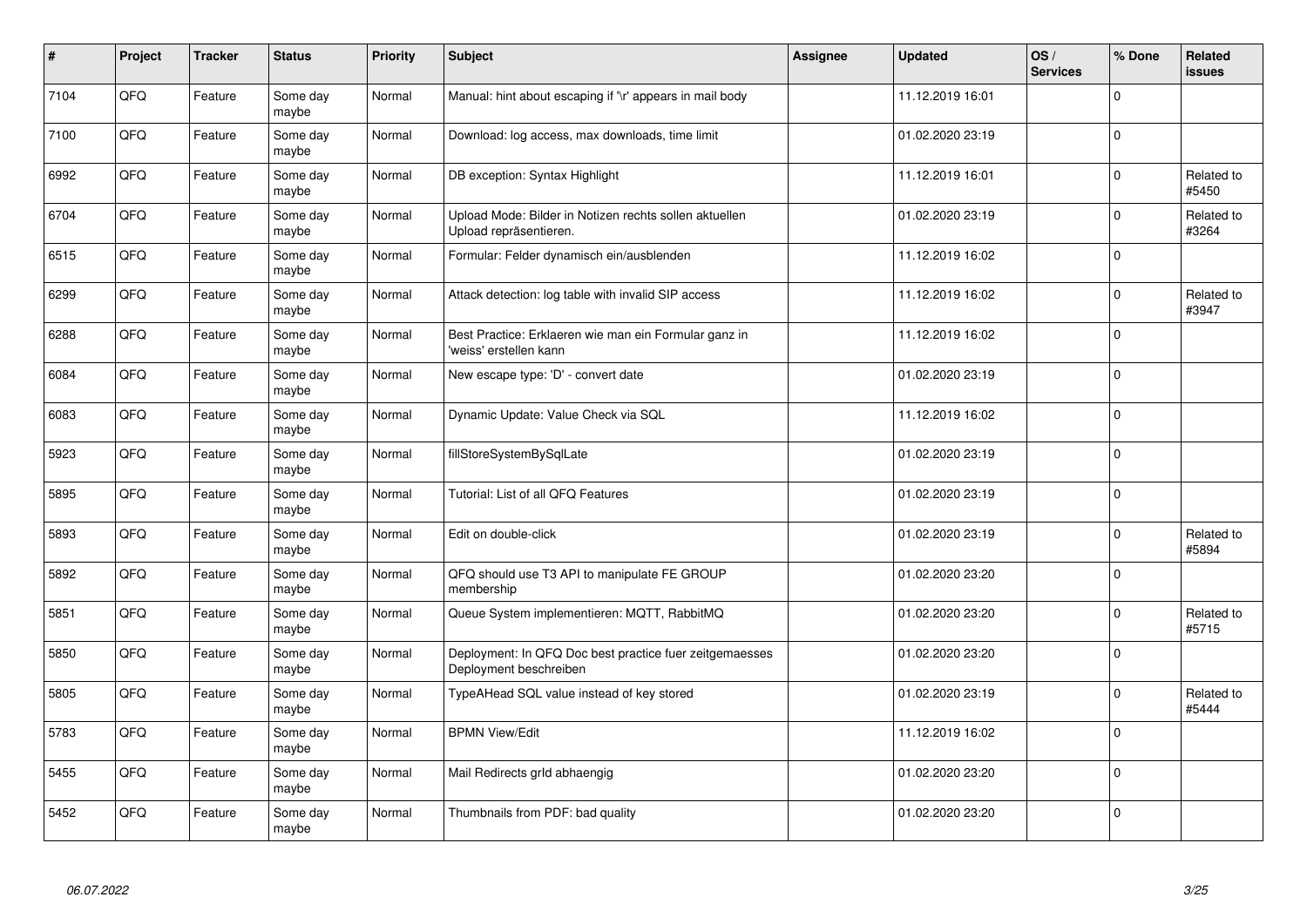| $\vert$ # | Project | <b>Tracker</b> | <b>Status</b>     | <b>Priority</b> | <b>Subject</b>                                                                                                                                                | Assignee | <b>Updated</b>   | OS/<br><b>Services</b> | % Done       | Related<br><b>issues</b>                    |
|-----------|---------|----------------|-------------------|-----------------|---------------------------------------------------------------------------------------------------------------------------------------------------------------|----------|------------------|------------------------|--------------|---------------------------------------------|
| 5342      | QFQ     | Feature        | Some day<br>maybe | Normal          | link - with HTML Attributes                                                                                                                                   |          | 01.02.2020 23:20 |                        | $\Omega$     | Related to<br>#14077                        |
| 5160      | QFQ     | Feature        | Some day<br>maybe | Normal          | QFQ collaborative / together.js, ShareJS, y-js, collaborative,                                                                                                |          | 11.12.2019 16:02 |                        | $\Omega$     |                                             |
| 5129      | QFQ     | Feature        | Some day<br>maybe | Normal          | Reports: SQL fuer x Achse und y Achse                                                                                                                         |          | 11.12.2019 16:02 |                        | $\Omega$     |                                             |
| 4974      | QFQ     | Feature        | Some day<br>maybe | Normal          | Long polling - inform all listening clients of changes                                                                                                        |          | 11.12.2019 16:02 |                        | $\Omega$     |                                             |
| 4816      | QFQ     | Feature        | Some day<br>maybe | Normal          | Templates for QFQ Reports (Tables, Radios, )                                                                                                                  |          | 01.02.2020 23:20 |                        | $\mathbf{0}$ |                                             |
| 4719      | QFQ     | Feature        | Some day<br>maybe | Normal          | Custom Message in Client in case of 'Browser tab close,<br>modification will be lost'                                                                         |          | 01.02.2020 23:20 |                        | $\Omega$     |                                             |
| 4640      | QFQ     | Feature        | Some day<br>maybe | Normal          | Rename System Forms                                                                                                                                           |          | 01.02.2020 23:20 |                        | $\Omega$     |                                             |
| 4627      | QFQ     | Feature        | Some day<br>maybe | Normal          | dbupdate: all tables - check 'create', 'modified' if it is possible<br>to change to default 'CURRENT_TIMESTAMP' and modified<br>'ON UPDATE CURRENT TIMESTAMP' |          | 01.02.2020 23:20 |                        | $\Omega$     |                                             |
| 4626      | QFQ     | Feature        | Some day<br>maybe | Normal          | Mobile View: 'classBody=qfq-form-right' makes no sense                                                                                                        |          | 01.02.2020 23:20 |                        | $\Omega$     |                                             |
| 4551      | QFQ     | Feature        | Some day<br>maybe | Normal          | Set 'pills' via dynamicUpdate to show/hide/disabled                                                                                                           |          | 01.02.2020 23:20 |                        | $\mathbf 0$  | Related to<br>#3752                         |
| 4536      | QFQ     | Feature        | Some day<br>maybe | Normal          | FE upload: problem with delete if mutliple uploads an<br>FE.name="                                                                                            |          | 01.02.2020 23:20 |                        | $\Omega$     |                                             |
| 4446      | QFQ     | Feature        | Some day<br>maybe | Normal          | New FE get same feldContainerId as last modifed FE                                                                                                            |          | 01.02.2020 23:20 |                        | $\Omega$     |                                             |
| 4445      | QFQ     | Feature        | Some day<br>maybe | Normal          | template group: Option to simulate fieldset                                                                                                                   |          | 28.06.2021 14:11 |                        | $\Omega$     |                                             |
| 4444      | QFQ     | Feature        | Some day<br>maybe | Normal          | FE.type=upload: detect mime type                                                                                                                              |          | 11.12.2019 16:02 |                        | $\Omega$     | Related to<br>#4303                         |
| 4443      | QFQ     | Feature        | Some day<br>maybe | Normal          | Form: multiple secondary tables                                                                                                                               |          | 01.02.2020 23:20 |                        | $\Omega$     |                                             |
| 4442      | QFQ     | Feature        | Some day<br>maybe | Normal          | Special Column Name: _link - new symbol G (Glyph) to<br>choose any available symbol                                                                           |          | 11.12.2019 16:02 |                        | $\Omega$     |                                             |
| 4440      | QFQ     | Feature        | Some day<br>maybe | Normal          | Manual.rst: explain how to. expand PHP Session to 4h                                                                                                          |          | 11.12.2019 16:02 |                        | $\Omega$     |                                             |
| 4439      | QFQ     | Feature        | Some day<br>maybe | Normal          | Log: report all actions fired by an FE Element, incl. the<br>original directive (slaveld, sqllnsert, )                                                        |          | 01.02.2020 23:20 |                        | $\Omega$     | Related to<br>#4432,<br>Related to<br>#5458 |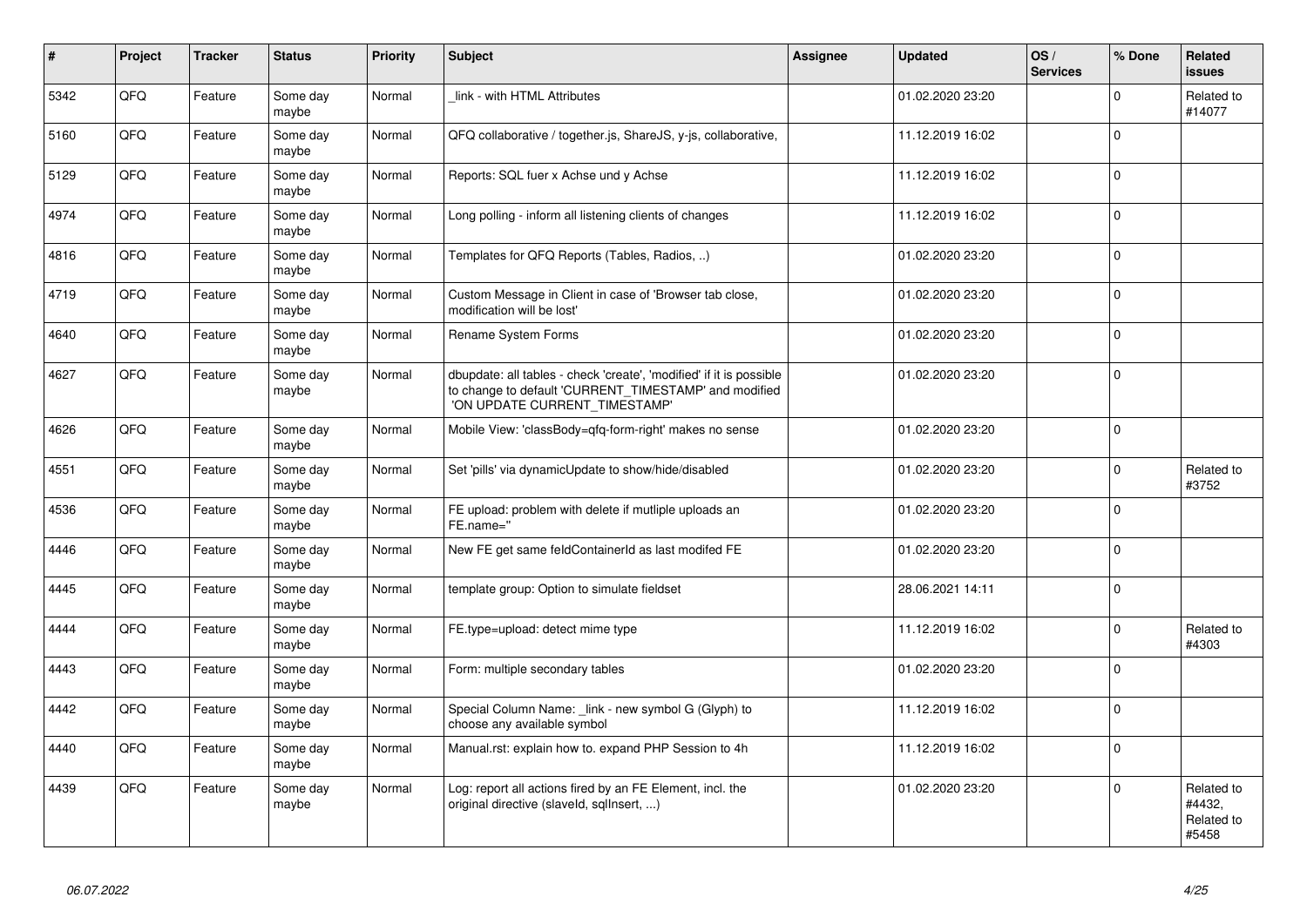| ∦    | Project | <b>Tracker</b> | <b>Status</b>     | <b>Priority</b> | Subject                                                                                                                                                  | <b>Assignee</b> | <b>Updated</b>   | OS/<br><b>Services</b> | % Done         | Related<br><b>issues</b>                    |
|------|---------|----------------|-------------------|-----------------|----------------------------------------------------------------------------------------------------------------------------------------------------------|-----------------|------------------|------------------------|----------------|---------------------------------------------|
| 4435 | QFQ     | Feature        | Some day<br>maybe | Normal          | Report: striptags - specify allowed tags                                                                                                                 |                 | 01.02.2020 23:20 |                        | $\Omega$       |                                             |
| 4433 | QFQ     | Feature        | Some day<br>maybe | Normal          | Log when SIP will be destroyed by QFQ for any (security)<br>reason                                                                                       |                 | 01.02.2020 23:20 |                        | $\Omega$       | Related to<br>#4432,<br>Related to<br>#5458 |
| 4194 | QFQ     | Feature        | In Progress       | Normal          | Bootstrap 4 ist jetzt offiziel                                                                                                                           |                 | 03.05.2021 20:47 |                        | $\Omega$       | Related to<br>#10114                        |
| 4027 | QFQ     | Feature        | Some day<br>maybe | Normal          | Missing: orange 'check' / 'bullet'                                                                                                                       |                 | 11.12.2019 16:03 |                        | $\Omega$       |                                             |
| 3880 | QFQ     | Feature        | Some day<br>maybe | Normal          | Form 'Form': anlegen einer Tabelle                                                                                                                       |                 | 14.01.2021 10:12 |                        | $\Omega$       |                                             |
| 3879 | QFQ     | Feature        | Some day<br>maybe | Normal          | Form 'FormElement': Beim Feld 'name' rechts in der Notiz<br>einen Link einblenden - a) aktuelle Definition anzeigen, b)<br>Spalte in der Tabelle anlegen |                 | 11.12.2019 16:03 |                        | $\Omega$       |                                             |
| 3878 | QFQ     | Feature        | Some day<br>maybe | Normal          | Form 'FormElement': Spalte 'name' typeAhead mit<br>Spaltennamen der Primarytable.                                                                        |                 | 11.12.2019 16:03 |                        | $\Omega$       |                                             |
| 3646 | QFQ     | Feature        | Some day<br>maybe | Normal          | Moeglichkeit HTML Tags in Reports auszugeben (zu<br>enkodieren: htmlspecialchars)                                                                        |                 | 11.12.2019 16:02 |                        | $\Omega$       | Related to<br>#14320                        |
| 3617 | QFQ     | Feature        | Some day<br>maybe | Normal          | Load javascripts at bottom                                                                                                                               |                 | 11.12.2019 16:02 |                        | $\Omega$       |                                             |
| 3567 | QFQ     | Feature        | Some day<br>maybe | Low             | 'Save', 'Close', 'New' als FormElement                                                                                                                   |                 | 11.12.2019 16:02 |                        | $\Omega$       |                                             |
| 3495 | QFQ     | Feature        | Some day<br>maybe | Normal          | Predifined Parameter werden nicht in '+' (add new record)<br>SIP gerendert.                                                                              |                 | 11.12.2019 16:02 |                        | $\Omega$       |                                             |
| 2950 | QFQ     | Feature        | Some day<br>maybe | Normal          | Inhalt QFQ Records als File                                                                                                                              |                 | 11.12.2019 16:03 |                        | $\Omega$       |                                             |
| 1623 | QFQ     | Feature        | Some day<br>maybe | Normal          | RealURL                                                                                                                                                  |                 | 11.12.2019 16:03 |                        | 30             |                                             |
| 1510 | QFQ     | Feature        | Some day<br>maybe | Normal          | jquery von google laden, falls das nicht geht lokal                                                                                                      |                 | 11.12.2019 16:03 |                        | $\Omega$       |                                             |
| 1253 | QFQ     | Feature        | Some day<br>maybe | Normal          | QF: Colorpicker                                                                                                                                          |                 | 11.12.2019 16:03 |                        | $\overline{0}$ |                                             |
| 1251 | QFQ     | Feature        | Some day<br>maybe | Normal          | QF: Combo                                                                                                                                                |                 | 11.12.2019 16:03 |                        | $\Omega$       |                                             |
| 1234 | QFQ     | Feature        | Some day<br>maybe | Normal          | QF: Record numbering: Im Grid soll in Spalte 1 optional die<br>laufende Nummer der Records angezeigt werden.                                             |                 | 01.02.2020 23:20 |                        | $\Omega$       |                                             |
| 955  | QFQ     | Feature        | Some day<br>maybe | Normal          | QF: Notizen vor/nach dem Form                                                                                                                            |                 | 01.02.2020 23:20 |                        | $\Omega$       |                                             |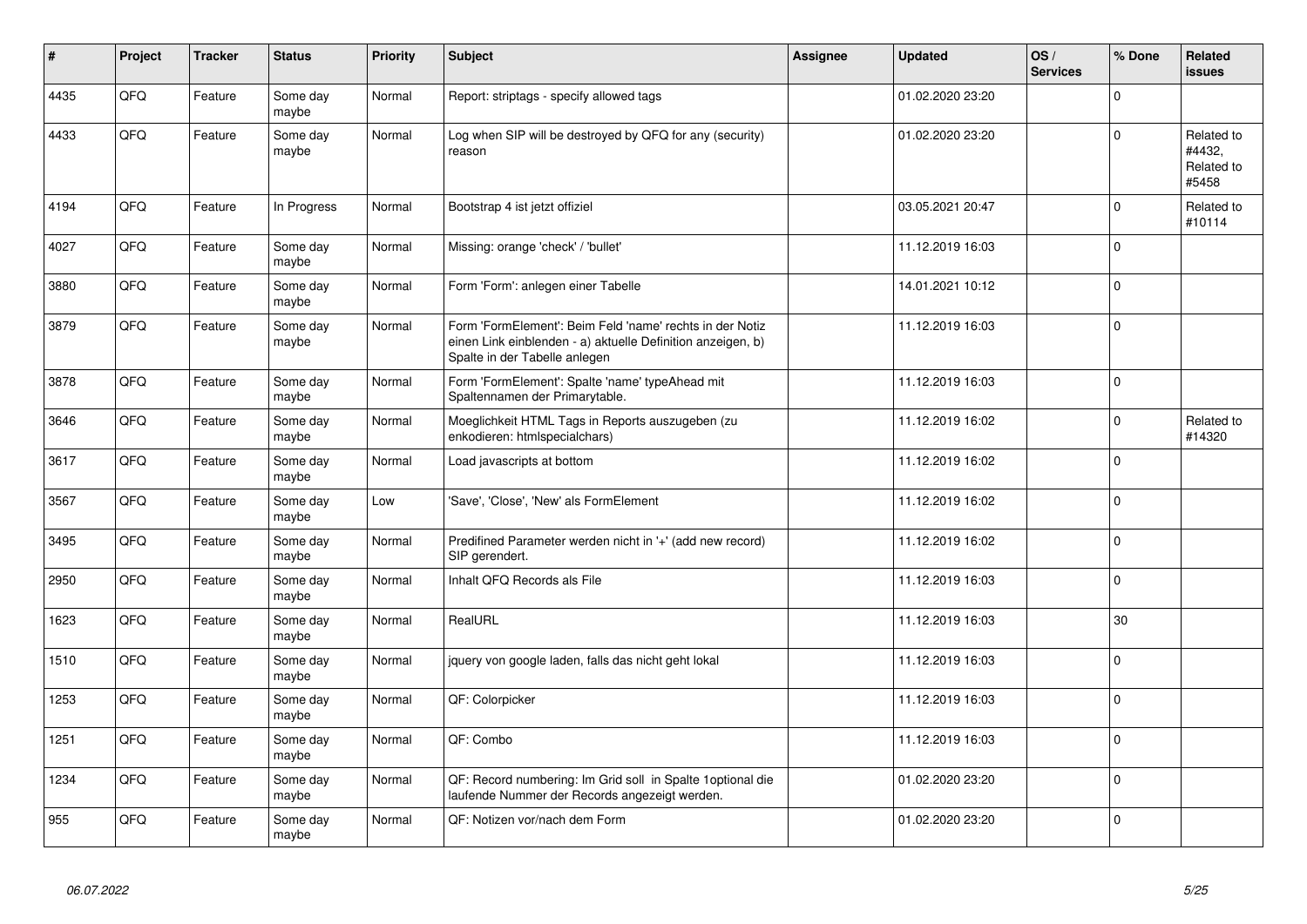| #     | Project | <b>Tracker</b> | <b>Status</b>     | <b>Priority</b> | <b>Subject</b>                                                                                                                                           | Assignee        | <b>Updated</b>   | OS/<br><b>Services</b> | % Done      | Related<br><b>issues</b>                                              |
|-------|---------|----------------|-------------------|-----------------|----------------------------------------------------------------------------------------------------------------------------------------------------------|-----------------|------------------|------------------------|-------------|-----------------------------------------------------------------------|
| 880   | QFQ     | Feature        | Some day<br>maybe | Urgent          | Security: PHP, SQL Injection, XSS                                                                                                                        |                 | 03.05.2021 21:14 |                        | $\Omega$    | Related to<br>#14320                                                  |
| 14185 | QFQ     | Feature        | <b>New</b>        | Normal          | External/Autocron.php - better suitable directory                                                                                                        | Support: System | 28.05.2022 11:03 |                        | $\mathbf 0$ |                                                                       |
| 13647 | QFQ     | Bug            | <b>New</b>        | Normal          | Autofocus funktioniert nicht auf Chrome                                                                                                                  | Benjamin Baer   | 19.03.2022 17:44 |                        | $\Omega$    |                                                                       |
| 13528 | QFQ     | Bug            | <b>New</b>        | Normal          | gfg.io > releases: es wird kein neues Release angelegt                                                                                                   | Benjamin Baer   | 19.03.2022 17:46 |                        | $\mathbf 0$ |                                                                       |
| 11237 | QFQ     | Bug            | <b>New</b>        | High            | Radiobutton / parameter.buttonClass= btn-default - kein dirty<br>Trigger                                                                                 | Benjamin Baer   | 03.05.2021 21:12 |                        | $\mathbf 0$ | Related to<br>#10766                                                  |
| 11057 | QFQ     | <b>Bug</b>     | <b>New</b>        | High            | Checkboxes ohne span.checkmark im Report werden<br>ausgeblendet                                                                                          | Benjamin Baer   | 03.05.2021 21:12 |                        | $\Omega$    | Related to<br>#11039                                                  |
| 9898  | QFQ     | Bug            | Feedback          | Normal          | Formular trotz Timeout gespeichert                                                                                                                       | Benjamin Baer   | 01.02.2020 15:56 |                        | $\Omega$    |                                                                       |
| 9535  | QFQ     | Bug            | Feedback          | Normal          | Report:  AS '_vertical' - column to wide - vertical >> rot45,<br>rot <sub>90</sub>                                                                       | Benjamin Baer   | 01.02.2020 15:56 |                        | $\Omega$    |                                                                       |
| 6566  | QFQ     | <b>Bug</b>     | Priorize          | Normal          | Link Function 'delete': provided parameter missing on page<br>reload                                                                                     | Benjamin Baer   | 03.01.2022 08:08 |                        | $\mathbf 0$ |                                                                       |
| 6140  | QFQ     | <b>Bug</b>     | Priorize          | Normal          | QFQ DnD Sort: Locked fields                                                                                                                              | Benjamin Baer   | 21.03.2022 09:56 |                        | $\mathbf 0$ |                                                                       |
| 4457  | QFQ     | <b>Bug</b>     | Priorize          | Normal          | typeahead: pressing return to select an item, saves the form<br>and closes the form.                                                                     | Benjamin Baer   | 03.01.2022 08:01 |                        | $\Omega$    | Related to<br>#4398                                                   |
| 4454  | QFQ     | <b>Bug</b>     | Some day<br>maybe | Normal          | Required Elements: multiple elements in a row - whole row<br>marked if only one input is empty.                                                          | Benjamin Baer   | 01.02.2020 23:20 |                        | $\Omega$    |                                                                       |
| 4398  | QFQ     | <b>Bug</b>     | Some day<br>maybe | Normal          | Typeahead: mouse click in a prefilled input opens a single<br>item dropdown with the current value - click on it seems to<br>set the value, not the key. | Benjamin Baer   | 01.02.2020 23:20 |                        | $\Omega$    | Related to<br>#4457                                                   |
| 2665  | QFQ     | <b>Bug</b>     | Priorize          | Normal          | Dynamic Update funktioniert nicht, wenn beim<br>entsprechenden FormElement eine size angegeben ist.                                                      | Benjamin Baer   | 03.01.2022 08:12 |                        | 30          |                                                                       |
| 2063  | QFQ     | <b>Bug</b>     | Some day<br>maybe | Normal          | Pills auf 'inaktiv' setzen falls keine Element auf dem Pill<br>sichtbar sind.                                                                            | Benjamin Baer   | 11.12.2019 16:03 |                        | $\Omega$    | Related to<br>#3752                                                   |
| 12556 | QFQ     | Feature        | <b>New</b>        | Normal          | Pills Title: colored = static or dynamic on allrequiredgiven                                                                                             | Benjamin Baer   | 19.03.2022 17:49 |                        | $\mathsf 0$ |                                                                       |
| 12490 | QFQ     | Feature        | <b>New</b>        | Normal          | Loading Plugins in QFQ - see what tinymce does. (lazy<br>loading)                                                                                        | Benjamin Baer   | 08.06.2022 10:37 |                        | $\Omega$    | Related to<br>#12611,<br>Related to<br>#10013,<br>Related to<br>#7732 |
| 12476 | QFQ     | Feature        | <b>New</b>        | Normal          | clearMe: a) should trigger 'dirty', b) sticky on textarea resize                                                                                         | Benjamin Baer   | 04.01.2022 08:40 |                        | $\Omega$    | Related to<br>#9528                                                   |
| 10003 | QFQ     | Feature        | Priorize          | Normal          | fieldset: stronger visualize group                                                                                                                       | Benjamin Baer   | 12.02.2020 08:13 |                        | $\Omega$    |                                                                       |
| 9548  | QFQ     | Feature        | Feedback          | High            | FormElement: Pattern mismatch - optional report only on<br>focus lost                                                                                    | Benjamin Baer   | 03.05.2021 21:14 |                        | $\Omega$    |                                                                       |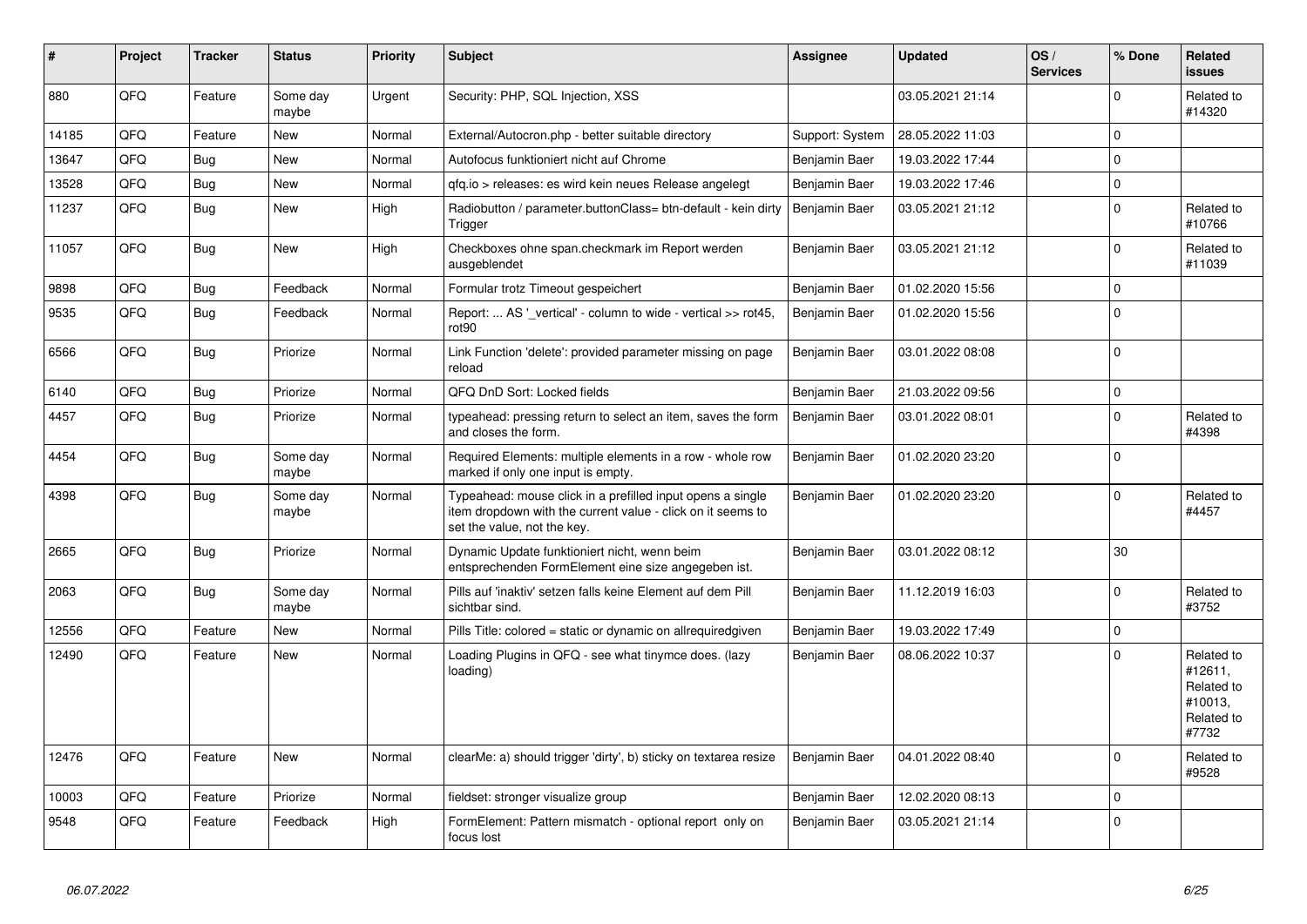| #     | Project | <b>Tracker</b> | <b>Status</b>     | <b>Priority</b> | <b>Subject</b>                                                                        | <b>Assignee</b> | <b>Updated</b>   | OS/<br><b>Services</b> | % Done      | Related<br><b>issues</b>                                               |
|-------|---------|----------------|-------------------|-----------------|---------------------------------------------------------------------------------------|-----------------|------------------|------------------------|-------------|------------------------------------------------------------------------|
| 9135  | QFQ     | Feature        | Priorize          | Normal          | Progress Bar generic / replace old hourglass download<br>popup                        | Benjamin Baer   | 03.01.2022 07:43 |                        | $\mathbf 0$ |                                                                        |
| 9130  | QFQ     | Feature        | Some day<br>maybe | Normal          | tablesorter: Automatic Row numbering / Zeilenummer                                    | Benjamin Baer   | 01.02.2020 23:22 |                        | $\mathbf 0$ |                                                                        |
| 8522  | QFQ     | Feature        | Some day<br>maybe | Normal          | build QFQ - npm warnings                                                              | Benjamin Baer   | 01.02.2020 23:19 |                        | 50          |                                                                        |
| 7965  | QFQ     | Feature        | Priorize          | Normal          | Input type 'text' with visual format - currency                                       | Benjamin Baer   | 03.01.2022 07:45 |                        | $\mathbf 0$ |                                                                        |
| 7732  | QFQ     | Feature        | Some day<br>maybe | Normal          | Javascript: Lazy Loading der add on libs                                              | Benjamin Baer   | 08.06.2022 10:38 |                        | $\mathbf 0$ | Related to<br>#12611,<br>Related to<br>#12490,<br>Related to<br>#10013 |
| 7730  | QFQ     | Feature        | Priorize          | Normal          | SELECT Box: title in between                                                          | Benjamin Baer   | 01.02.2020 23:22 |                        | $\mathbf 0$ |                                                                        |
| 7602  | QFQ     | Feature        | ToDo              | High            | Multi Select: with checkboxes                                                         | Benjamin Baer   | 22.03.2022 09:07 |                        | $\mathbf 0$ |                                                                        |
| 6972  | QFQ     | Feature        | Some day<br>maybe | Normal          | Fabric Clipboard / cross browser tab                                                  | Benjamin Baer   | 01.02.2020 23:21 |                        | $\mathbf 0$ |                                                                        |
| 6970  | QFQ     | Feature        | Some day<br>maybe | Normal          | tablesorter: default fuer 'sortReset' aendern von 'Ctrl' zu 'Alt'                     | Benjamin Baer   | 01.02.2020 23:21 |                        | $\mathbf 0$ |                                                                        |
| 6870  | QFQ     | Feature        | Priorize          | Normal          | Click on '_link' triggers an API call                                                 | Benjamin Baer   | 03.01.2022 08:25 |                        | $\mathbf 0$ |                                                                        |
| 6801  | QFQ     | Feature        | Priorize          | Normal          | Fabric: Maximize / FullIscreen                                                        | Benjamin Baer   | 21.03.2022 09:56 |                        | $\mathbf 0$ |                                                                        |
| 6224  | QFQ     | Feature        | Priorize          | Normal          | Dynamic update: fade in/out fields                                                    | Benjamin Baer   | 21.03.2022 09:50 |                        | $\mathbf 0$ |                                                                        |
| 5562  | QFQ     | Feature        | Priorize          | Normal          | Drag'n'Drop fuer Uploads                                                              | Benjamin Baer   | 21.03.2022 09:52 |                        | $\mathbf 0$ | Related to<br>#9706                                                    |
| 5389  | QFQ     | Feature        | Some day<br>maybe | Normal          | QFQ Design: Multline label / note                                                     | Benjamin Baer   | 01.02.2020 23:19 |                        | $\mathbf 0$ |                                                                        |
| 5366  | QFQ     | Feature        | Priorize          | Normal          | Saving with keyboard shortcuts                                                        | Benjamin Baer   | 21.03.2022 09:47 |                        | $\mathbf 0$ |                                                                        |
| 5024  | QFQ     | Feature        | Some day<br>maybe | Normal          | Fabric: Generate PDF with edits                                                       | Benjamin Baer   | 01.02.2020 23:20 |                        | $\mathbf 0$ | Related to<br>#10704                                                   |
| 4420  | QFQ     | Feature        | Some day<br>maybe | Normal          | Client: Local Storage - store the changes of a form, local in<br>the browser.         | Benjamin Baer   | 11.12.2019 16:02 |                        | $\mathbf 0$ |                                                                        |
| 3692  | QFQ     | Feature        | Some day<br>maybe | Normal          | QFQ Webseite                                                                          | Benjamin Baer   | 11.12.2019 16:02 |                        | $\mathbf 0$ | Related to<br>#5033                                                    |
| 3415  | QFQ     | Feature        | Some day<br>maybe | Normal          | FE Login Box Templatefile                                                             | Benjamin Baer   | 11.12.2019 16:02 |                        | $\mathbf 0$ |                                                                        |
| 14464 | QFQ     | Support        | New               | Normal          | Exception: Missing button to edit FormElement with broken<br>sqlValidate / beforeLoad | Carsten Rose    | 04.07.2022 00:13 |                        | $\mathbf 0$ |                                                                        |
| 14323 | QFQ     | <b>Bug</b>     | In Progress       | Normal          | Report: render=both single - no impact                                                | Carsten Rose    | 19.06.2022 18:31 |                        | $\mathbf 0$ |                                                                        |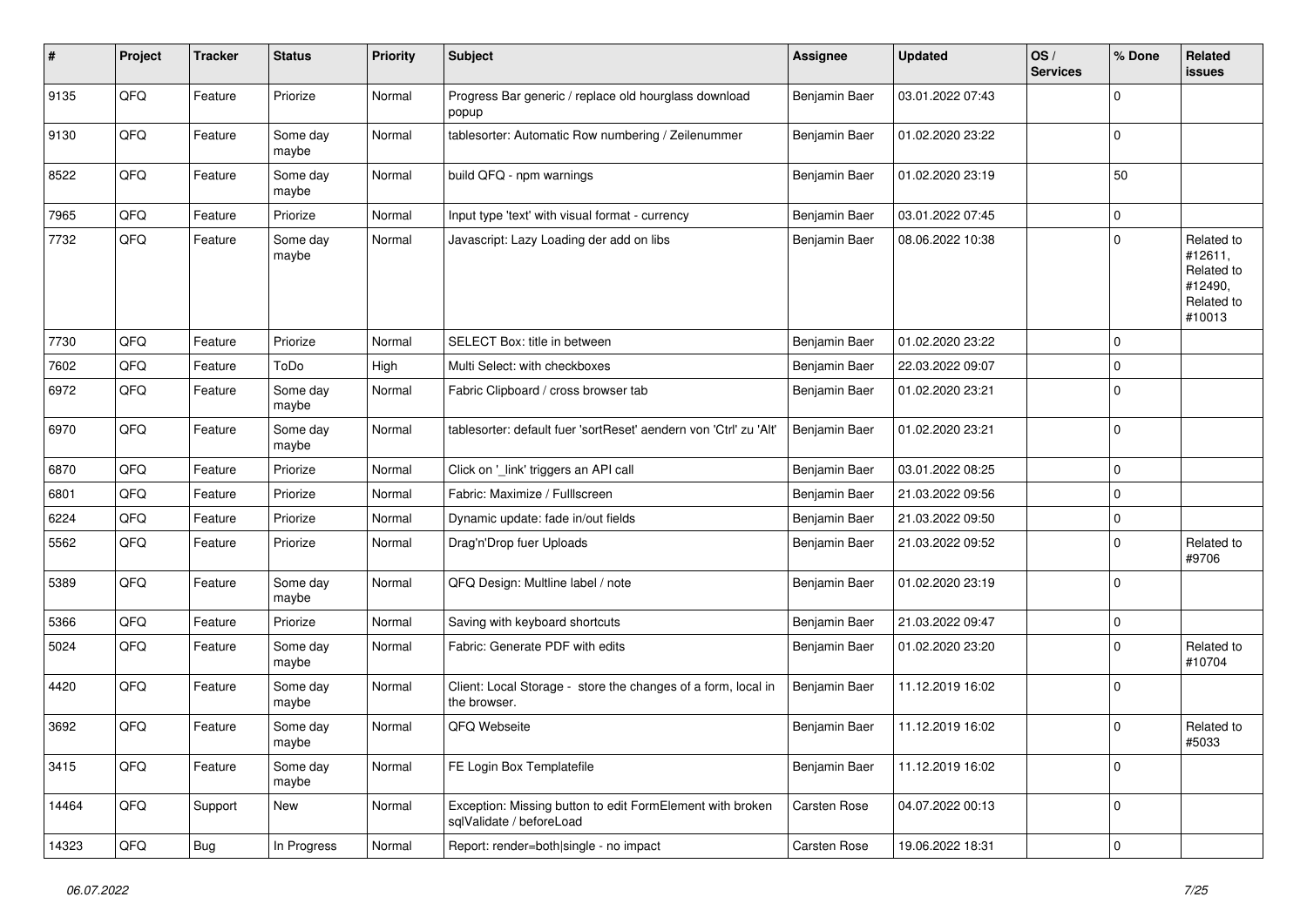| #     | Project | <b>Tracker</b> | <b>Status</b> | <b>Priority</b> | <b>Subject</b>                                                                                                                                                | Assignee            | <b>Updated</b>   | OS/<br><b>Services</b> | % Done      | Related<br>issues                           |
|-------|---------|----------------|---------------|-----------------|---------------------------------------------------------------------------------------------------------------------------------------------------------------|---------------------|------------------|------------------------|-------------|---------------------------------------------|
| 14305 | QFQ     | Bug            | New           | Normal          | Inline Report editing does not create history entries                                                                                                         | <b>Carsten Rose</b> | 10.06.2022 11:55 |                        | $\Omega$    |                                             |
| 14304 | QFQ     | Bug            | New           | Normal          | table sorter view safer does not work                                                                                                                         | Carsten Rose        | 10.06.2022 11:49 |                        | $\Omega$    |                                             |
| 14283 | QFQ     | Bug            | Priorize      | Normal          | HEIC / HEIF convert doesn't trigger                                                                                                                           | <b>Carsten Rose</b> | 19.06.2022 16:37 |                        | l O         |                                             |
| 14233 | QFQ     | Bug            | New           | Normal          | AS link: question - HTML is not rendered                                                                                                                      | <b>Carsten Rose</b> | 28.05.2022 11:02 |                        | I٥          |                                             |
| 14175 | QFQ     | Bug            | In Progress   | Normal          | Opening a form with no QFQ Session cookie fails                                                                                                               | <b>Carsten Rose</b> | 03.06.2022 10:40 |                        | l O         |                                             |
| 14091 | QFQ     | <b>Bug</b>     | New           | Normal          | inconsistent template path for twig                                                                                                                           | <b>Carsten Rose</b> | 19.04.2022 18:36 |                        | l o         |                                             |
| 14077 | QFQ     | Bug            | New           | Normal          | As link: Attribute 'class' missing by r:1 and r:3 - but should<br>set                                                                                         | <b>Carsten Rose</b> | 28.05.2022 11:02 |                        | I٥          | Related to<br>#5342,<br>Related to<br>#4343 |
| 13706 | QFQ     | Bug            | New           | Normal          | Wrong CheckType in FieldElement LastStatus of Form Cron                                                                                                       | Carsten Rose        | 21.01.2022 18:20 |                        | I٥          |                                             |
| 13659 | QFQ     | Bug            | New           | Normal          | wrong sanitize class applied to R-store                                                                                                                       | Carsten Rose        | 15.01.2022 14:23 |                        | $\Omega$    |                                             |
| 13592 | QFQ     | Bug            | New           | Normal          | QFQ Build Queue: das vergeben von Tags klappt nicht. Es<br>werden keine Releases gebaut.                                                                      | Carsten Rose        | 19.03.2022 17:45 |                        | ١o          |                                             |
| 13460 | QFQ     | Bug            | New           | Normal          | Doc: Password set/reset  password should not processed<br>with 'html encode'                                                                                  | Carsten Rose        | 19.03.2022 17:46 |                        | I٥          |                                             |
| 13451 | QFQ     | Bug            | New           | Normal          | Character Counter / Max Character: Problem in Safari                                                                                                          | Carsten Rose        | 15.04.2022 17:18 |                        | l 0         |                                             |
| 13332 | QFQ     | Bug            | New           | Normal          | Multi Form: Required Felder werden visuell nicht markiert.                                                                                                    | <b>Carsten Rose</b> | 19.03.2022 17:47 |                        | l o         |                                             |
| 13331 | QFQ     | Bug            | New           | Normal          | Multi Form: Clear Icon misplaced                                                                                                                              | Carsten Rose        | 19.03.2022 17:47 |                        | l O         |                                             |
| 12974 | QFQ     | Bug            | New           | High            | Sanitize Queries in Action-Elements                                                                                                                           | <b>Carsten Rose</b> | 07.12.2021 17:19 |                        | l O         |                                             |
| 12716 | QFQ     | Bug            | New           | Normal          | template group: Pattern only applied to first instance                                                                                                        | Carsten Rose        | 19.03.2022 17:47 |                        | l o         |                                             |
| 12714 | QFQ     | Bug            | New           | Normal          | Conversion of GIF to PDF broken when GIF contains Alpha.                                                                                                      | <b>Carsten Rose</b> | 19.03.2022 17:49 |                        | l o         |                                             |
| 12702 | QFQ     | <b>Bug</b>     | New           | High            | templateGroup: broken in multiDb Setup                                                                                                                        | Carsten Rose        | 14.12.2021 16:02 |                        | $\mathbf 0$ |                                             |
| 12670 | QFQ     | Bug            | New           | High            | Dropdown-Menu classes können nicht mehr angegeben<br>werden                                                                                                   | Carsten Rose        | 07.12.2021 17:19 |                        | l O         |                                             |
| 12581 | QFQ     | Bug            | New           | Normal          | Form.forward=close: Record 'new' in new browser tab ><br>save $(8 \text{ close}) >>$ Form is not reloaded with new created<br>record id and stays in mode=new | Carsten Rose        | 19.03.2022 17:48 |                        | l O         |                                             |
| 12546 | QFQ     | <b>Bug</b>     | Feedback      | Normal          | Branch 'Development' - Unit Tests mit dirty workaround<br>angepasst                                                                                           | <b>Carsten Rose</b> | 19.03.2022 17:48 |                        | I٥          |                                             |
| 12545 | QFQ     | Bug            | <b>New</b>    | Urgent          | sql.log not created / updated                                                                                                                                 | <b>Carsten Rose</b> | 14.12.2021 16:02 |                        | l O         |                                             |
| 12520 | QFQ     | Bug            | New           | Normal          | Switch FE User: still active even FE User session expired                                                                                                     | <b>Carsten Rose</b> | 19.03.2022 17:48 |                        | $\mathbf 0$ |                                             |
| 12513 | QFQ     | Bug            | New           | High            | Implement server side check of maxlength                                                                                                                      | <b>Carsten Rose</b> | 07.12.2021 17:19 |                        | l O         |                                             |
| 12512 | QFQ     | Bug            | New           | Normal          | Some MySQL Installation can't use 'stored procedures'                                                                                                         | <b>Carsten Rose</b> | 19.03.2022 17:48 |                        | $\mathbf 0$ |                                             |
| 12468 | QFQ     | Bug            | New           | Urgent          | Form: update Form.title after save                                                                                                                            | Carsten Rose        | 03.05.2021 21:12 |                        | l O         |                                             |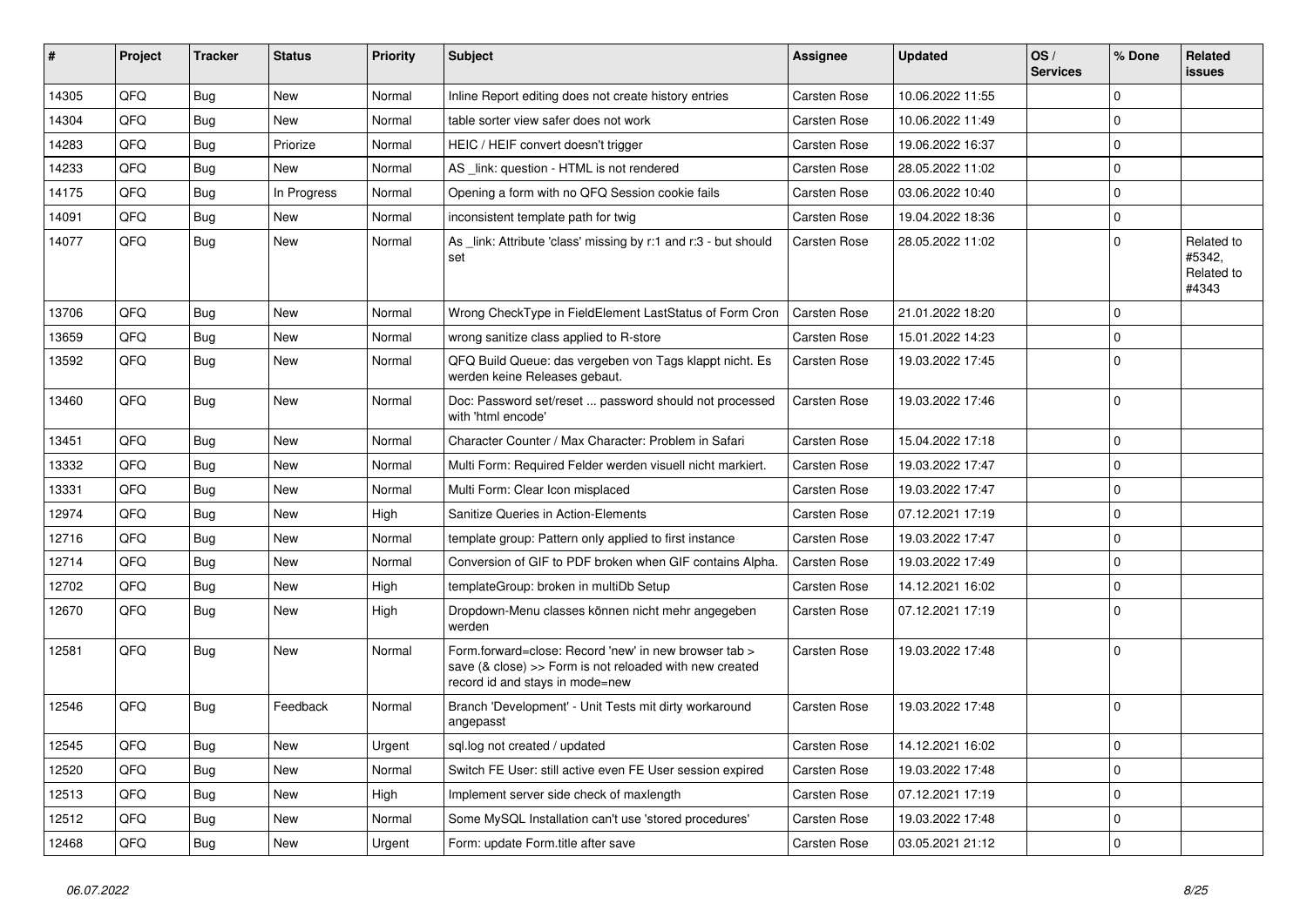| #     | Project | <b>Tracker</b> | <b>Status</b> | <b>Priority</b> | Subject                                                                                 | Assignee            | <b>Updated</b>   | OS/<br><b>Services</b> | % Done      | Related<br>issues                                                                                                              |
|-------|---------|----------------|---------------|-----------------|-----------------------------------------------------------------------------------------|---------------------|------------------|------------------------|-------------|--------------------------------------------------------------------------------------------------------------------------------|
| 12463 | QFQ     | Bug            | ToDo          | High            | QFQ Function: 'function' and 'sql' on same level - output of<br>sql is shown two times. | Carsten Rose        | 15.12.2021 16:31 |                        | $\mathbf 0$ |                                                                                                                                |
| 12395 | QFQ     | Bug            | ToDo          | High            | QFQ Function: Result two times shown                                                    | <b>Carsten Rose</b> | 18.02.2022 08:59 |                        | $\mathbf 0$ |                                                                                                                                |
| 12327 | QFQ     | <b>Bug</b>     | New           | Normal          | Copy to clipboard: Glyphicon can not be changed                                         | Carsten Rose        | 27.12.2021 17:59 |                        | $\mathbf 0$ |                                                                                                                                |
| 12325 | QFQ     | Bug            | Priorize      | Normal          | MultiDB form.dblndex not working for report syntax                                      | Carsten Rose        | 07.09.2021 13:37 |                        | $\mathbf 0$ | Related to<br>#12145,<br>Related to<br>#12314                                                                                  |
| 12187 | QFQ     | Bug            | New           | Normal          | Trigger FormAsFile() via Report: probably problem with multi<br>DB setup                | <b>Carsten Rose</b> | 20.03.2021 21:20 |                        | $\mathbf 0$ |                                                                                                                                |
| 12133 | QFQ     | Bug            | New           | Normal          | NPM, phpSpreadSheet aktualisieren                                                       | Carsten Rose        | 15.03.2021 09:04 |                        | $\mathbf 0$ |                                                                                                                                |
| 12045 | QFQ     | Bug            | New           | Normal          | templateGroup afterSave FE: Aufruf ohne<br>sqlHonorFormElements funktioniert nicht      | <b>Carsten Rose</b> | 18.02.2021 16:33 |                        | $\mathbf 0$ |                                                                                                                                |
| 12040 | QFQ     | Bug            | New           | Normal          | FE Mode 'hidden' für zwei FEs auf einer Zeile                                           | <b>Carsten Rose</b> | 18.02.2021 10:13 |                        | $\mathbf 0$ |                                                                                                                                |
| 11752 | QFQ     | Bug            | New           | Normal          | checkbox renders multiple input elements with same name                                 | Carsten Rose        | 17.12.2020 14:58 |                        | $\mathbf 0$ | Related to<br>#11750                                                                                                           |
| 11695 | QFQ     | Bug            | New           | Normal          | MultiForm required FE Error                                                             | Carsten Rose        | 04.12.2020 13:34 |                        | $\mathbf 0$ |                                                                                                                                |
| 11668 | QFQ     | Bug            | New           | Normal          | Play function.sql - problem with mysql                                                  | <b>Carsten Rose</b> | 03.05.2021 20:48 |                        | $\mathbf 0$ |                                                                                                                                |
| 11667 | QFQ     | Bug            | New           | Normal          | MySQL mariadb-server-10.3: Incorrect datetime value                                     | <b>Carsten Rose</b> | 03.05.2021 20:48 |                        | $\mathbf 0$ |                                                                                                                                |
| 11517 | QFQ     | Bug            | In Progress   | Normal          | extraButtonInfo Broken for multiple FormElements                                        | <b>Carsten Rose</b> | 12.05.2022 13:12 |                        | $\mathbf 0$ | Related to<br>#7890,<br>Related to<br>#3811, Has<br>duplicate<br>#10905, Has<br>duplicate<br>#10553, Has<br>duplicate<br>#6779 |
| 11239 | QFQ     | Bug            | New           | Normal          | Radiobutton (plain): horizontales Rendern abhängig vom<br>Datentyp in der Datenbank     | Carsten Rose        | 30.09.2020 18:37 |                        | $\mathbf 0$ |                                                                                                                                |
| 10937 | QFQ     | Bug            | New           | Normal          | Fehler mit abhängigen Select- Feldern beim Positionieren                                | Carsten Rose        | 12.11.2020 23:45 |                        | $\mathbf 0$ |                                                                                                                                |
| 10704 | QFQ     | Bug            | New           | Normal          | wkhtml problem rendering fullCalendar.js / fabric.js >><br>successor: puppeteen         | <b>Carsten Rose</b> | 12.11.2020 23:45 |                        | $\mathbf 0$ | Related to<br>#5024,<br>Related to<br>#4650,<br>Related to<br>#10715                                                           |
| 10661 | QFQ     | <b>Bug</b>     | In Progress   | Normal          | Typo3 Warnungen                                                                         | Carsten Rose        | 07.09.2021 13:23 |                        | $\mathbf 0$ | Related to<br>#12440                                                                                                           |
| 10658 | QFQ     | Bug            | New           | Normal          | processReadOnly broken                                                                  | Carsten Rose        | 27.05.2020 17:55 |                        | 0           |                                                                                                                                |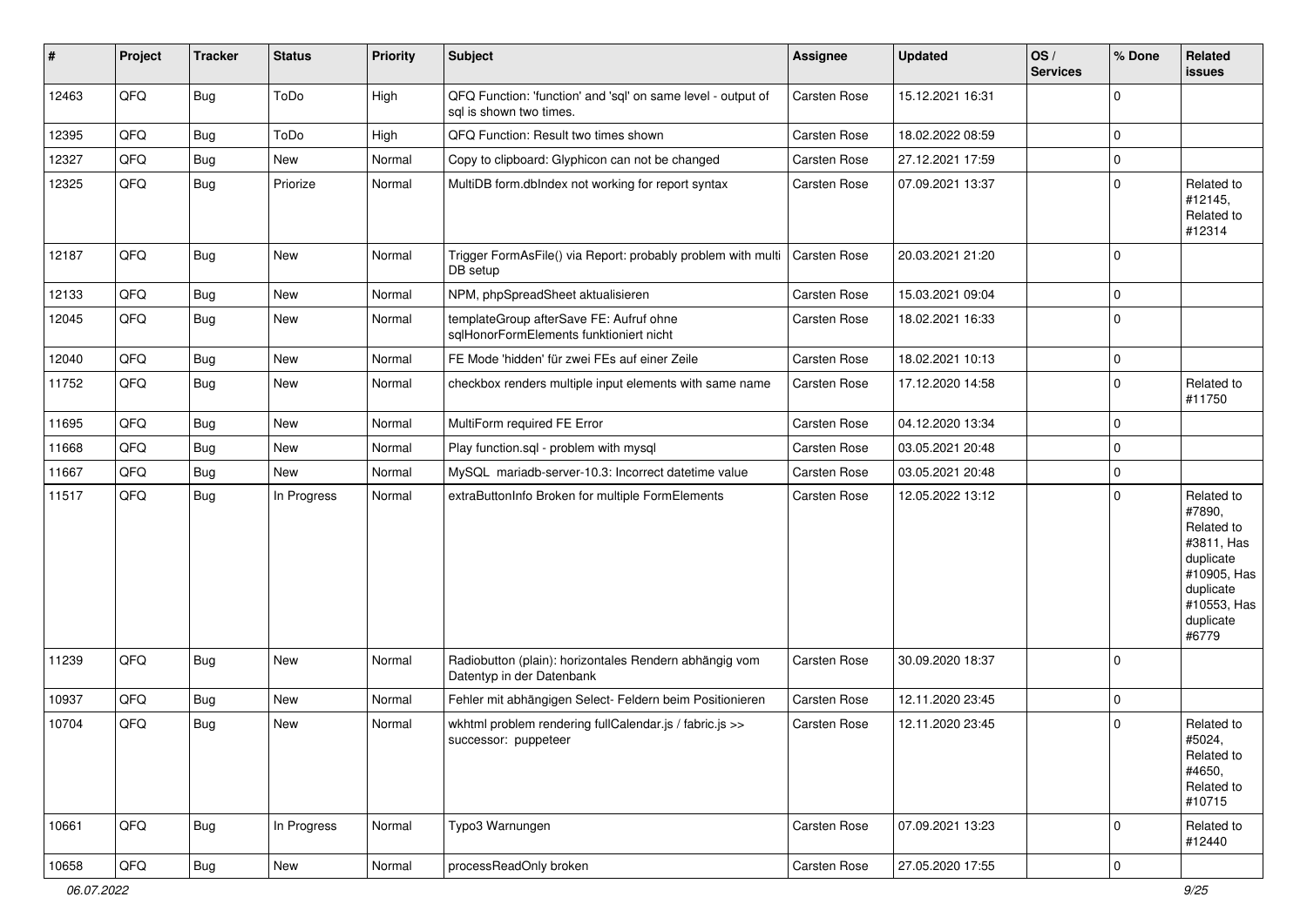| #     | Project | <b>Tracker</b> | <b>Status</b>     | <b>Priority</b> | <b>Subject</b>                                                                                           | Assignee            | <b>Updated</b>   | OS/<br><b>Services</b> | % Done      | Related<br><b>issues</b>                                                |
|-------|---------|----------------|-------------------|-----------------|----------------------------------------------------------------------------------------------------------|---------------------|------------------|------------------------|-------------|-------------------------------------------------------------------------|
| 10640 | QFQ     | Bug            | New               | High            | TypeAhead Tag: FE editierbar trotz readOnly                                                              | Carsten Rose        | 03.05.2021 21:12 |                        | $\mathbf 0$ | Related to<br>#7795                                                     |
| 10588 | QFQ     | Bug            | New               | Normal          | typeahed Tag: Doku anpassen                                                                              | <b>Carsten Rose</b> | 12.11.2020 23:45 |                        | $\mathbf 0$ |                                                                         |
| 10508 | QFQ     | Bug            | New               | High            | Multi Form broken on Multi DB Instance                                                                   | <b>Carsten Rose</b> | 03.05.2021 21:12 |                        | $\mathbf 0$ |                                                                         |
| 10506 | QFQ     | Bug            | New               | High            | Template Group broken on MultiDB instance                                                                | Carsten Rose        | 03.05.2021 21:12 |                        | $\mathbf 0$ | Related to<br>#10505                                                    |
| 10322 | QFQ     | Bug            | New               | Normal          | FormElement / Radio: missing column 'enum' >> FE not<br>reported                                         | <b>Carsten Rose</b> | 07.05.2020 09:37 |                        | $\mathbf 0$ |                                                                         |
| 10082 | QFQ     | Bug            | New               | Normal          | FE.type=SELECT - 'sanatize' Class                                                                        | Carsten Rose        | 07.05.2020 09:36 |                        | $\mathbf 0$ | Related to<br>#10081                                                    |
| 10081 | QFQ     | Bug            | New               | High            | Stale record lock after 'forbidden' character                                                            | <b>Carsten Rose</b> | 03.05.2021 21:12 |                        | $\Omega$    | Related to<br>#10082,<br>Related to<br>#9789                            |
| 9975  | QFQ     | Bug            | Priorize          | Normal          | Dropdown Menu: 'r:3' broken                                                                              | Carsten Rose        | 01.02.2020 10:13 |                        | $\mathbf 0$ |                                                                         |
| 9958  | QFQ     | Bug            | Priorize          | Normal          | Broken subrecord query: no error message                                                                 | <b>Carsten Rose</b> | 05.02.2021 15:15 |                        | $\mathbf 0$ |                                                                         |
| 9947  | QFQ     | Bug            | Priorize          | Normal          | Unwanted error message if missing 'typeAheadSqlPrefetch'                                                 | Carsten Rose        | 01.02.2020 10:13 |                        | $\mathbf 0$ |                                                                         |
| 9862  | QFQ     | Bug            | Priorize          | Normal          | Failed writing to sql mail qfq.log should throw an exception                                             | <b>Carsten Rose</b> | 01.02.2020 10:13 |                        | $\mathbf 0$ |                                                                         |
| 9834  | QFQ     | Bug            | Priorize          | Normal          | Input elements with tag 'disabled' are missing on<br>form-submit: server option 'processReadOnly' broken | <b>Carsten Rose</b> | 07.12.2021 16:43 |                        | $\Omega$    | Related to<br>#9691,<br>Related to<br>#5305, Has<br>duplicate<br>#12331 |
| 9789  | QFQ     | Bug            | In Progress       | High            | Record Lock: release to early on 'leave page'                                                            | <b>Carsten Rose</b> | 10.01.2022 09:25 |                        | 100         | Related to<br>#10081,<br>Related to<br>#9173,<br>Related to<br>#8702    |
| 9783  | QFQ     | Bug            | New               | Normal          | Email with special characters                                                                            | <b>Carsten Rose</b> | 01.02.2020 23:22 |                        | $\mathbf 0$ |                                                                         |
| 9773  | QFQ     | Bug            | New               | Normal          | form.parameter.formModeGlobal=requiredOff                                                                | Carsten Rose        | 01.02.2020 15:56 |                        | $\mathbf 0$ |                                                                         |
| 9691  | QFQ     | Bug            | In Progress       | Normal          | Checkbox: dynamic update > readonly                                                                      | Carsten Rose        | 01.02.2020 23:22 |                        | 50          | Related to<br>#9834                                                     |
| 9669  | QFQ     | Bug            | Some day<br>maybe | Normal          | Checkbox / Template Group: radio/checkbox visible broken<br>after 'add'                                  | Carsten Rose        | 16.06.2021 13:47 |                        | $\mathbf 0$ | Related to<br>#8091                                                     |
| 9534  | QFQ     | Bug            | Priorize          | Urgent          | FE.type=upload: 'Unknown Mode: ID"                                                                       | Carsten Rose        | 03.05.2021 21:14 |                        | $\mathbf 0$ | Related to<br>#9532                                                     |
| 9533  | QFQ     | Bug            | New               | Normal          | FE.type=upload: Check in 'beforeSave' if upload is given                                                 | Carsten Rose        | 01.02.2020 23:22 |                        | $\mathbf 0$ | Related to<br>#11523                                                    |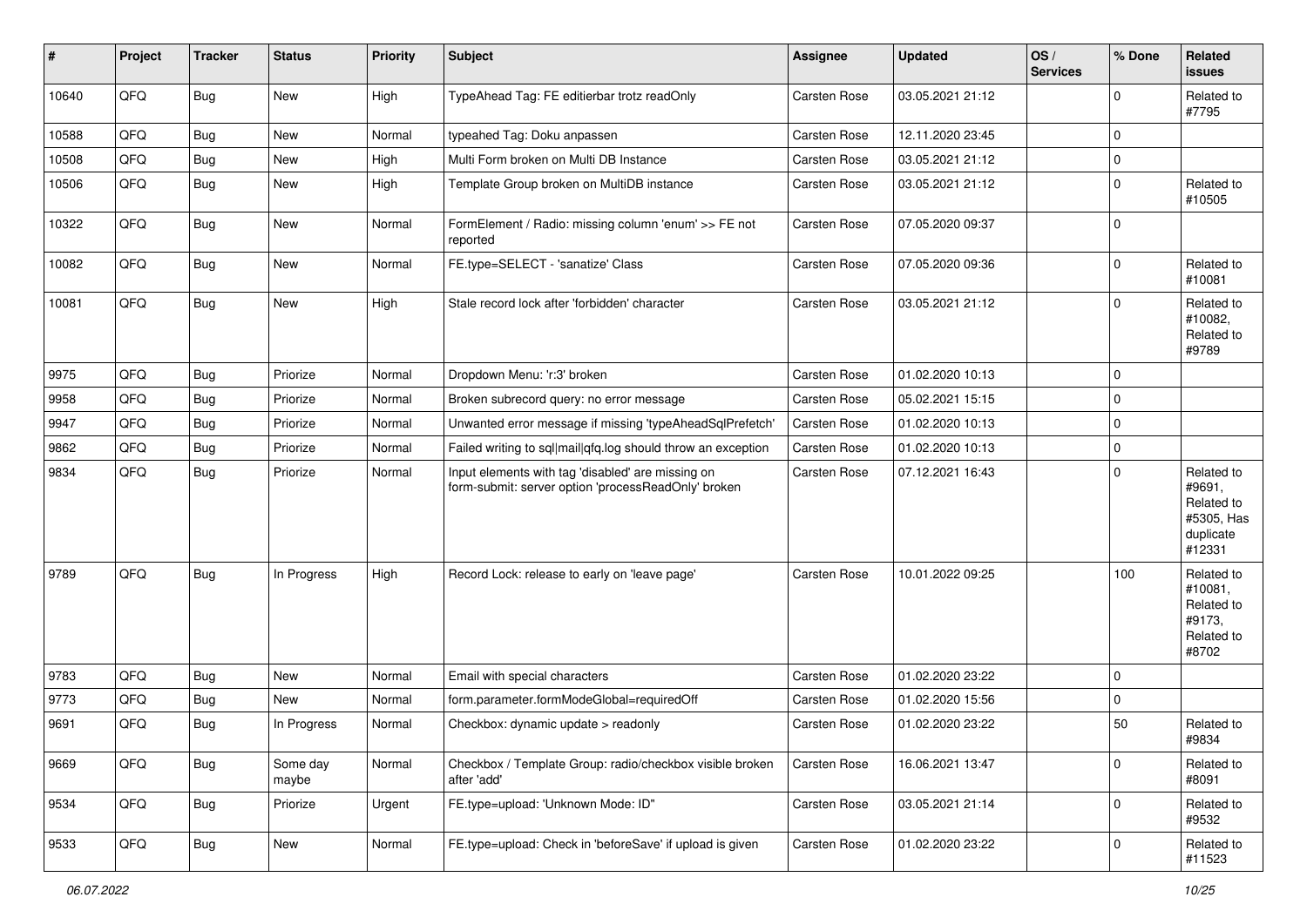| #    | Project | <b>Tracker</b> | <b>Status</b>     | <b>Priority</b> | Subject                                                                                     | <b>Assignee</b>     | <b>Updated</b>   | OS/<br><b>Services</b> | % Done      | Related<br><b>issues</b>                     |
|------|---------|----------------|-------------------|-----------------|---------------------------------------------------------------------------------------------|---------------------|------------------|------------------------|-------------|----------------------------------------------|
| 9531 | QFQ     | Bug            | New               | High            | FE File: Dynamic Update / modeSql / required detected even   Carsten Rose<br>it not set     |                     | 11.06.2021 20:32 |                        | $\Omega$    | Related to<br>#12398                         |
| 9347 | QFQ     | Bug            | New               | High            | FE.type=upload with dynamic show/hidden: required not<br>detected                           | <b>Carsten Rose</b> | 12.06.2021 10:40 |                        | $\mathbf 0$ | Related to<br>#5305,<br>Related to<br>#12398 |
| 9317 | QFQ     | Bug            | New               | Normal          | FE.type=note: with dynamic show/hidden an empty label<br>causes trouble                     | <b>Carsten Rose</b> | 01.02.2020 23:22 |                        | $\Omega$    |                                              |
| 9281 | QFQ     | Bug            | Some day<br>maybe | Normal          | Allow STRICT_TRANS_TABLES                                                                   | <b>Carsten Rose</b> | 02.01.2021 18:43 |                        | 0           |                                              |
| 9275 | QFQ     | Bug            | New               | Normal          | autcron: t3 page, which takes to long to respond, is not<br>reported properly               | Carsten Rose        | 01.02.2020 23:22 |                        | 100         |                                              |
| 9177 | QFQ     | Bug            | New               | Normal          | Bug? QFQ tries to save an action FE, which has real<br>existing column name                 | <b>Carsten Rose</b> | 01.02.2020 23:22 |                        | 0           |                                              |
| 9173 | QFQ     | <b>Bug</b>     | Priorize          | Urgent          | Stale Record Lock: Firefox                                                                  | <b>Carsten Rose</b> | 03.05.2021 21:14 |                        | 0           | Related to<br>#9789                          |
| 9127 | QFQ     | <b>Bug</b>     | New               | Normal          | Error Message: change 'roll over' color - text not readable                                 | Carsten Rose        | 01.02.2020 23:22 |                        | $\mathbf 0$ |                                              |
| 9121 | QFQ     | Bug            | Priorize          | High            | sip links have r and __dbIndexData set                                                      | <b>Carsten Rose</b> | 12.06.2021 10:41 |                        | $\mathbf 0$ |                                              |
| 9077 | QFQ     | Bug            | New               | Normal          | typeAheadSql: report broken SQL                                                             | Carsten Rose        | 29.06.2022 22:35 |                        | $\Omega$    | Related to<br>#4018                          |
| 9013 | QFQ     | Bug            | New               | Normal          | Error in Twig template not handled                                                          | <b>Carsten Rose</b> | 20.10.2021 13:43 |                        | $\mathbf 0$ |                                              |
| 8668 | QFQ     | Bug            | New               | High            | Pill disabled: dyamic mode 'hidden' not respected - FE is still<br>required                 | <b>Carsten Rose</b> | 03.05.2021 21:14 |                        | $\Omega$    |                                              |
| 8431 | QFQ     | Bug            | New               | High            | autocron.php with wrong path                                                                | <b>Carsten Rose</b> | 03.05.2021 21:14 |                        | $\mathbf 0$ |                                              |
| 8106 | QFQ     | <b>Bug</b>     | Some day<br>maybe | Normal          | Dynamic Update: Feld kann nicht auf empty zurückgesetzt<br>werden                           | Carsten Rose        | 11.12.2019 16:01 |                        | 0           |                                              |
| 8083 | QFQ     | Bug            | New               | High            | FormEditor: primary table list does not respect<br>'indexDb={{indexData:Y}}'                | <b>Carsten Rose</b> | 03.05.2021 21:14 |                        | $\Omega$    | Has<br>duplicate<br>#6678                    |
| 8049 | QFG     | <b>Bug</b>     | New               | Normal          | FE.type=note, column 'value': text moves some pixel to top<br>after save                    | Carsten Rose        | 01.02.2020 23:22 |                        | $\Omega$    |                                              |
| 8037 | QFQ     | Bug            | Priorize          | Normal          | FE.type=upload (advanced mode): {{slaveld:V}} missing<br>during dynamic update              | <b>Carsten Rose</b> | 01.02.2020 10:13 |                        | 0           |                                              |
| 7899 | QFQ     | <b>Bug</b>     | New               | High            | Fe.type=password / retype / required: always complain about   Carsten Rose<br>missing value |                     | 03.05.2021 21:14 |                        | 0           |                                              |
| 7890 | QFQ     | <b>Bug</b>     | New               | Normal          | FormElement 'required': extraButtonInfo not aligned                                         | Carsten Rose        | 11.06.2021 21:17 |                        | $\mathbf 0$ | Related to<br>#11517                         |
| 7795 | QFQ     | <b>Bug</b>     | New               | Normal          | Readonly Form: Typeahead-Felder                                                             | <b>Carsten Rose</b> | 01.02.2020 23:22 |                        | $\mathbf 0$ | Related to<br>#10640                         |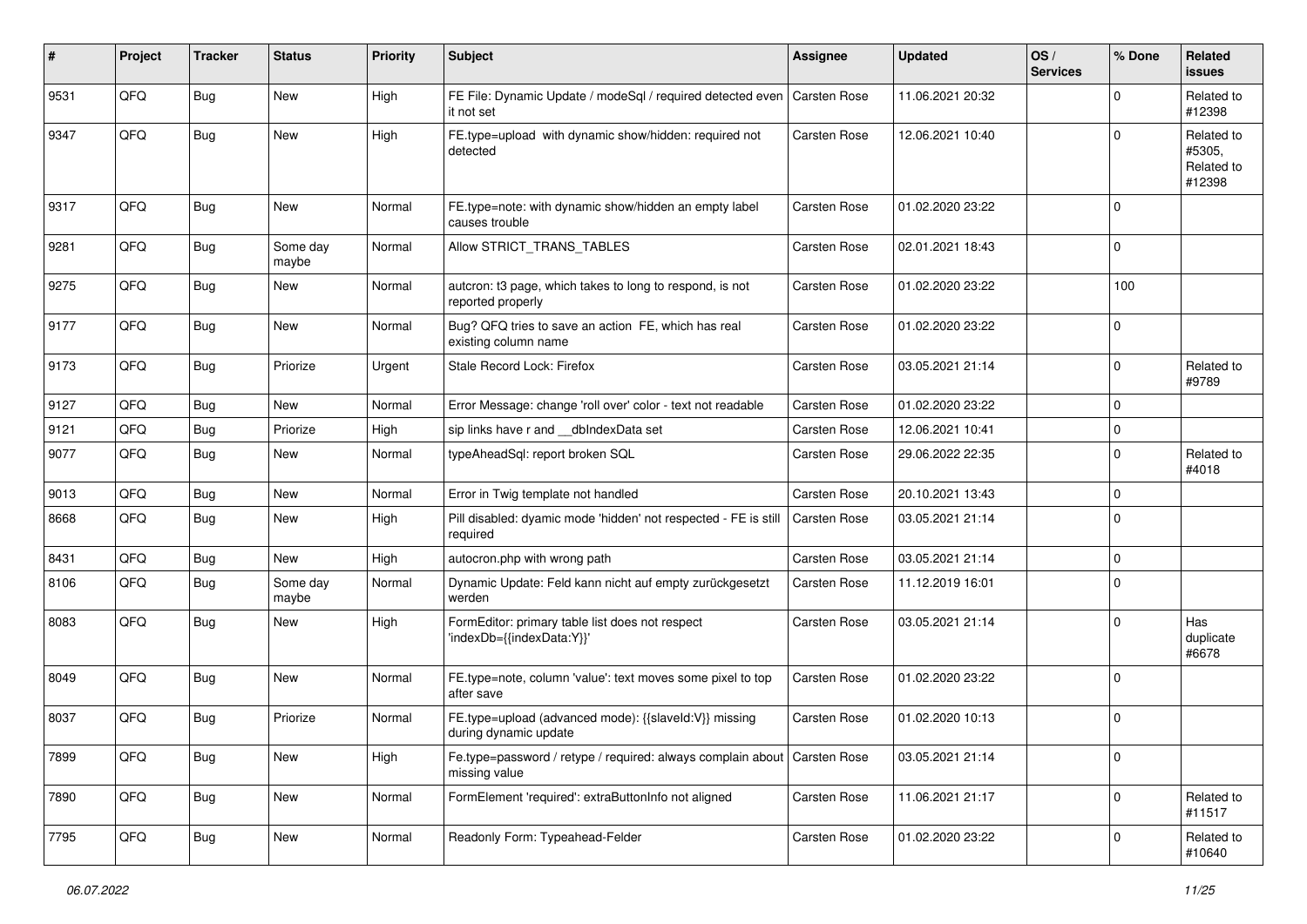| #    | Project | <b>Tracker</b> | <b>Status</b>     | <b>Priority</b> | Subject                                                                                                          | Assignee            | <b>Updated</b>   | OS/<br><b>Services</b> | % Done         | Related<br>issues   |
|------|---------|----------------|-------------------|-----------------|------------------------------------------------------------------------------------------------------------------|---------------------|------------------|------------------------|----------------|---------------------|
| 7685 | QFQ     | Bug            | New               | Normal          | Open FormElement from QFQ error message and save<br>modified record: error about missing {{formId:F}}            | <b>Carsten Rose</b> | 01.02.2020 23:22 |                        | $\Omega$       |                     |
| 7656 | QFQ     | Bug            | Priorize          | Normal          | FE with required, 'pattern' and 'extraButtonLock': always<br>complain about missing value                        | <b>Carsten Rose</b> | 01.02.2020 10:13 |                        | $\Omega$       |                     |
| 7650 | QFQ     | Bug            | New               | High            | Optional do not show 'required' sign on FormElement                                                              | <b>Carsten Rose</b> | 03.05.2021 21:14 |                        | $\mathbf 0$    |                     |
| 7616 | QFQ     | Bug            | Priorize          | Normal          | Selectlist with Enum & Dynamic Update                                                                            | Carsten Rose        | 01.02.2020 10:13 |                        | $\overline{0}$ |                     |
| 7574 | QFQ     | <b>Bug</b>     | New               | Normal          | Substitute error: form element not reported / dont parse<br>Form.note                                            | Carsten Rose        | 01.02.2020 23:21 |                        | $\Omega$       |                     |
| 7547 | QFQ     | Bug            | New               | Normal          | Error Message in afterSave: wrong parameter column<br>reported                                                   | Carsten Rose        | 01.02.2020 23:22 |                        | 0              |                     |
| 7524 | QFQ     | Bug            | New               | Normal          | QFQ throws a 'General Error' if 'fileadmin/protected/log/' is<br>not writeable                                   | Carsten Rose        | 01.02.2020 23:22 |                        | $\Omega$       |                     |
| 7513 | QFQ     | Bug            | New               | Normal          | Radios not correct aligned                                                                                       | <b>Carsten Rose</b> | 01.02.2020 23:22 |                        | $\mathbf 0$    |                     |
| 7512 | QFQ     | Bug            | New               | Normal          | FE: inputType=number >> 'pattern' is not respected                                                               | <b>Carsten Rose</b> | 01.02.2020 23:22 |                        | $\mathbf 0$    |                     |
| 7456 | QFQ     | Bug            | Some day<br>maybe | Low             | Todos in Code: solve or make ticket                                                                              | Carsten Rose        | 16.09.2021 15:10 |                        | 0 I            |                     |
| 7261 | QFQ     | Bug            | New               | Normal          | Report pathFilename for user without path, only the filename                                                     | <b>Carsten Rose</b> | 01.02.2020 23:21 |                        | 0              |                     |
| 7219 | QFQ     | Bug            | New               | Normal          | typeSheadSql / typeAheadSqlPrefetch: change to curly<br>braces                                                   | <b>Carsten Rose</b> | 01.02.2020 23:21 |                        | $\Omega$       |                     |
| 7014 | QFQ     | Bug            | New               | Normal          | Sending invalid emails succeeds when<br>debug.redirectAllMailTo is set                                           | <b>Carsten Rose</b> | 01.02.2020 23:21 |                        | $\overline{0}$ |                     |
| 7002 | QFQ     | Bug            | New               | Normal          | Dynamic Update: row does not disappear / appear                                                                  | <b>Carsten Rose</b> | 01.02.2020 23:22 |                        | $\Omega$       |                     |
| 6912 | QFQ     | Bug            | New               | Normal          | error Message Var 'deadline' already set in SIP - in Form<br>with FE.value={{deadline:R:::{{deadlinePeriod:Y}}}} | <b>Carsten Rose</b> | 01.02.2020 23:21 |                        | 0 I            |                     |
| 6677 | QFQ     | Bug            | New               | Normal          | Error message FE Action Element: no/wrong FE reference<br>who cause the problem.                                 | <b>Carsten Rose</b> | 01.02.2020 23:21 |                        | $\mathbf 0$    |                     |
| 6574 | QFQ     | Bug            | Priorize          | Normal          | gfg.log: Fehlermeldung wurde angezeigt, aber nicht geloggt                                                       | <b>Carsten Rose</b> | 01.02.2020 10:13 |                        | $\Omega$       |                     |
| 6483 | QFQ     | Bug            | New               | Normal          | R Store funktioniert nicht bei 'Report Notation' im FE                                                           | Carsten Rose        | 01.02.2020 23:21 |                        | $\Omega$       |                     |
| 6462 | QFQ     | Bug            | New               | Normal          | File Upload: Nutzlose Fehlermeldung wenn Datei zu gross                                                          | <b>Carsten Rose</b> | 01.02.2020 23:21 |                        | $\Omega$       | Related to<br>#6139 |
| 6116 | QFQ     | Bug            | Priorize          | High            | value of checkbox not saved                                                                                      | <b>Carsten Rose</b> | 07.12.2021 17:19 |                        | 0 I            |                     |
| 5991 | QFQ     | Bug            | Some day<br>maybe | Normal          | URLs with ' ' or long parameter are problematic                                                                  | Carsten Rose        | 01.02.2020 23:19 |                        | 0              |                     |
| 5768 | QFQ     | Bug            | Some day<br>maybe | Normal          | {{pageLanguage:T}}' missing if QFQ is called via api                                                             | Carsten Rose        | 01.02.2020 23:19 |                        | 0              |                     |
| 5706 | QFQ     | Bug            | Some day<br>maybe | Normal          | upload: fileDestination needs to be sanatized                                                                    | Carsten Rose        | 01.02.2020 23:19 |                        | 0              |                     |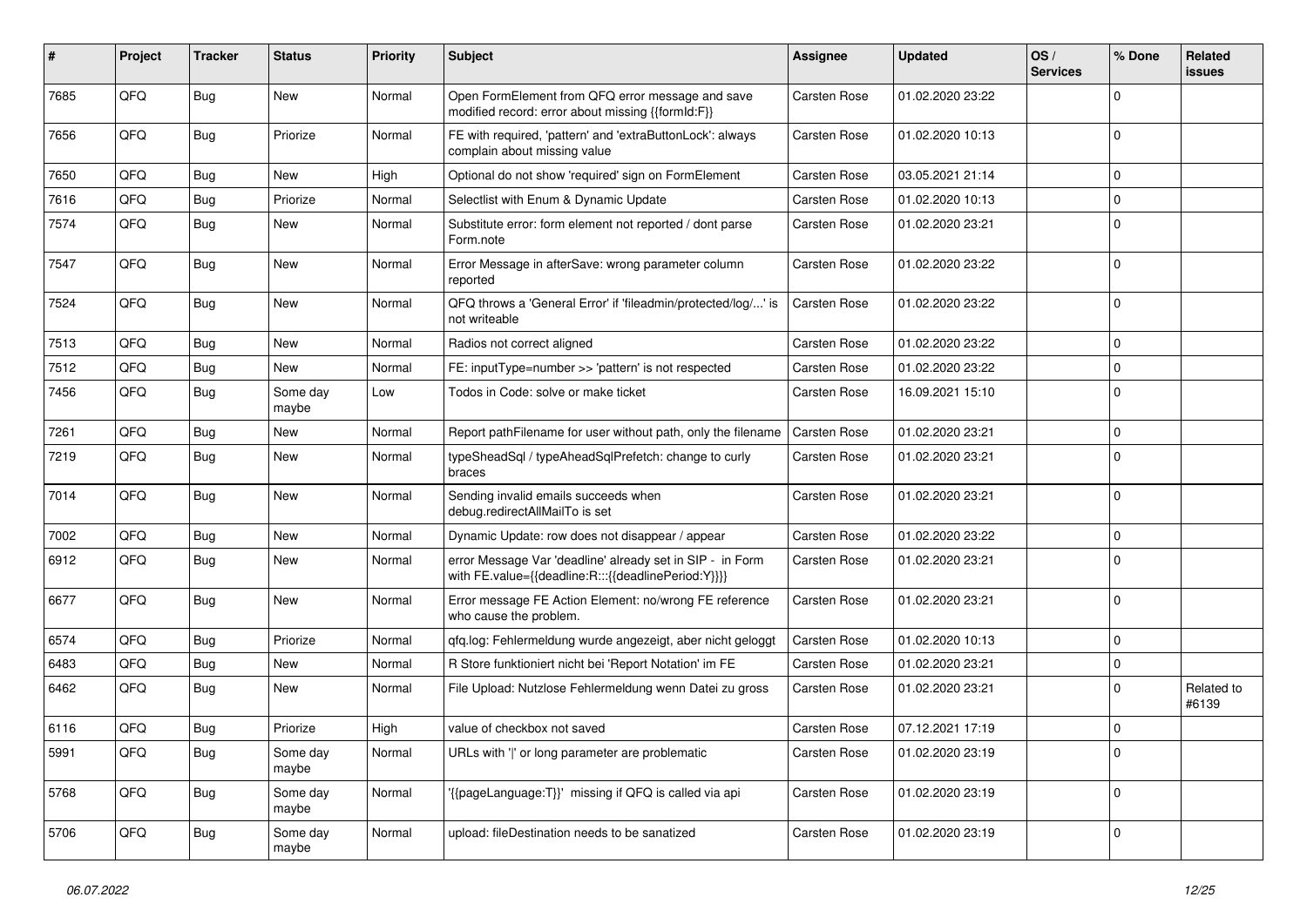| $\sharp$ | Project | <b>Tracker</b> | <b>Status</b>     | <b>Priority</b> | Subject                                                                                                                        | Assignee            | <b>Updated</b>   | OS/<br><b>Services</b> | % Done      | Related<br><b>issues</b>                       |
|----------|---------|----------------|-------------------|-----------------|--------------------------------------------------------------------------------------------------------------------------------|---------------------|------------------|------------------------|-------------|------------------------------------------------|
| 5576     | QFQ     | <b>Bug</b>     | New               | Normal          | Using MySQL 'DROP' requires privilege - wich is not really<br>necessary.                                                       | <b>Carsten Rose</b> | 01.02.2020 23:21 |                        | 0           |                                                |
| 5559     | QFQ     | <b>Bug</b>     | New               | Normal          | FE.type = Upload: 'accept' might contain variables                                                                             | Carsten Rose        | 11.05.2020 21:23 |                        | 0           |                                                |
| 5557     | QFQ     | <b>Bug</b>     | Some day<br>maybe | Normal          | Form load: STORE_RECORD filled, but should be empty                                                                            | Carsten Rose        | 01.02.2020 23:19 |                        | 0           |                                                |
| 5459     | QFQ     | <b>Bug</b>     | New               | High            | Multi DB: spread system tables between 'QFQ' and<br>'Data'-DB                                                                  | Carsten Rose        | 03.05.2021 21:14 |                        | 0           | Related to<br>#4720                            |
| 5305     | QFQ     | <b>Bug</b>     | New               | Normal          | Upload FormElement: nicht disabled by readonly Form                                                                            | Carsten Rose        | 16.06.2021 13:43 |                        | 0           | Related to<br>#9347,<br>Related to<br>#9834    |
| 5221     | QFQ     | <b>Bug</b>     | New               | High            | Download Dialog: Bleibt stehen in FF wenn Datei<br>automatisch gespeichert wird.                                               | Carsten Rose        | 03.05.2021 21:14 |                        | 0           |                                                |
| 5021     | QFQ     | <b>Bug</b>     | Some day<br>maybe | Normal          | FE.typ=extra - during save displays error 'datum2' already<br>filled in STORE SIP - the value is stored nevertheless           | Carsten Rose        | 01.02.2020 23:19 |                        | 0           | Related to<br>#3875                            |
| 4771     | QFQ     | Bug            | Some day<br>maybe | Normal          | gfg: select-down-values empty after save (edit-form for<br>program administrators)                                             | Carsten Rose        | 01.02.2020 23:20 |                        | $\mathbf 0$ | Related to<br>#4549, Has<br>duplicate<br>#4282 |
| 4756     | QFQ     | <b>Bug</b>     | New               | Normal          | Form dirty even nothing changes                                                                                                | Carsten Rose        | 11.12.2019 16:16 |                        | 0           |                                                |
| 4659     | QFQ     | <b>Bug</b>     | Some day<br>maybe | Normal          | infoButtonExtra                                                                                                                | Carsten Rose        | 01.02.2020 23:20 |                        | 0           |                                                |
| 4651     | QFQ     | <b>Bug</b>     | Some day<br>maybe | Normal          | 'Loading document" Modal wird angezeigt bei uzhcd type=2<br>Ansicht                                                            | <b>Carsten Rose</b> | 01.02.2020 23:20 |                        | 0           |                                                |
| 4583     | QFQ     | <b>Bug</b>     | Some day<br>maybe | Normal          | Dynamic Update bei TypeAhead Feldern                                                                                           | <b>Carsten Rose</b> | 01.02.2020 23:19 |                        | 0           |                                                |
| 4549     | QFQ     | Bug            | Some day<br>maybe | Normal          | TemplateGroups: FE.type SELECT loose selected value<br>after save                                                              | Carsten Rose        | 01.02.2020 23:20 |                        | 0           | Related to<br>#4548,<br>Related to<br>#4771    |
| 4528     | QFQ     | <b>Bug</b>     | Some day<br>maybe | Normal          | extraButtonLock mit SQLAhead Bug                                                                                               | Carsten Rose        | 01.02.2020 23:19 |                        | 0           |                                                |
| 4328     | QFQ     | Bug            | Some day<br>maybe | Normal          | Error Message: Show FE name/number on problems in FE                                                                           | Carsten Rose        | 01.02.2020 23:20 |                        | 0           |                                                |
| 4293     | QFQ     | <b>Bug</b>     | Some day<br>maybe | Normal          | Download broken if token 'd:' is missing - but no error<br>message                                                             | Carsten Rose        | 11.12.2019 16:03 |                        | 0           | Related to<br>#7514                            |
| 4279     | QFQ     | <b>Bug</b>     | Some day<br>maybe | High            | config.linkVars lost                                                                                                           | Carsten Rose        | 03.05.2021 21:14 |                        | 0           |                                                |
| 4092     | QFQ     | <b>Bug</b>     | Some day<br>maybe | Normal          | 1) Logging verbessern wann welches FE warum ausgefuehrt   Carsten Rose<br>wird, 2) Documentation: Best Practice Template Group |                     | 01.02.2020 23:19 |                        | 0           | Related to<br>#3504                            |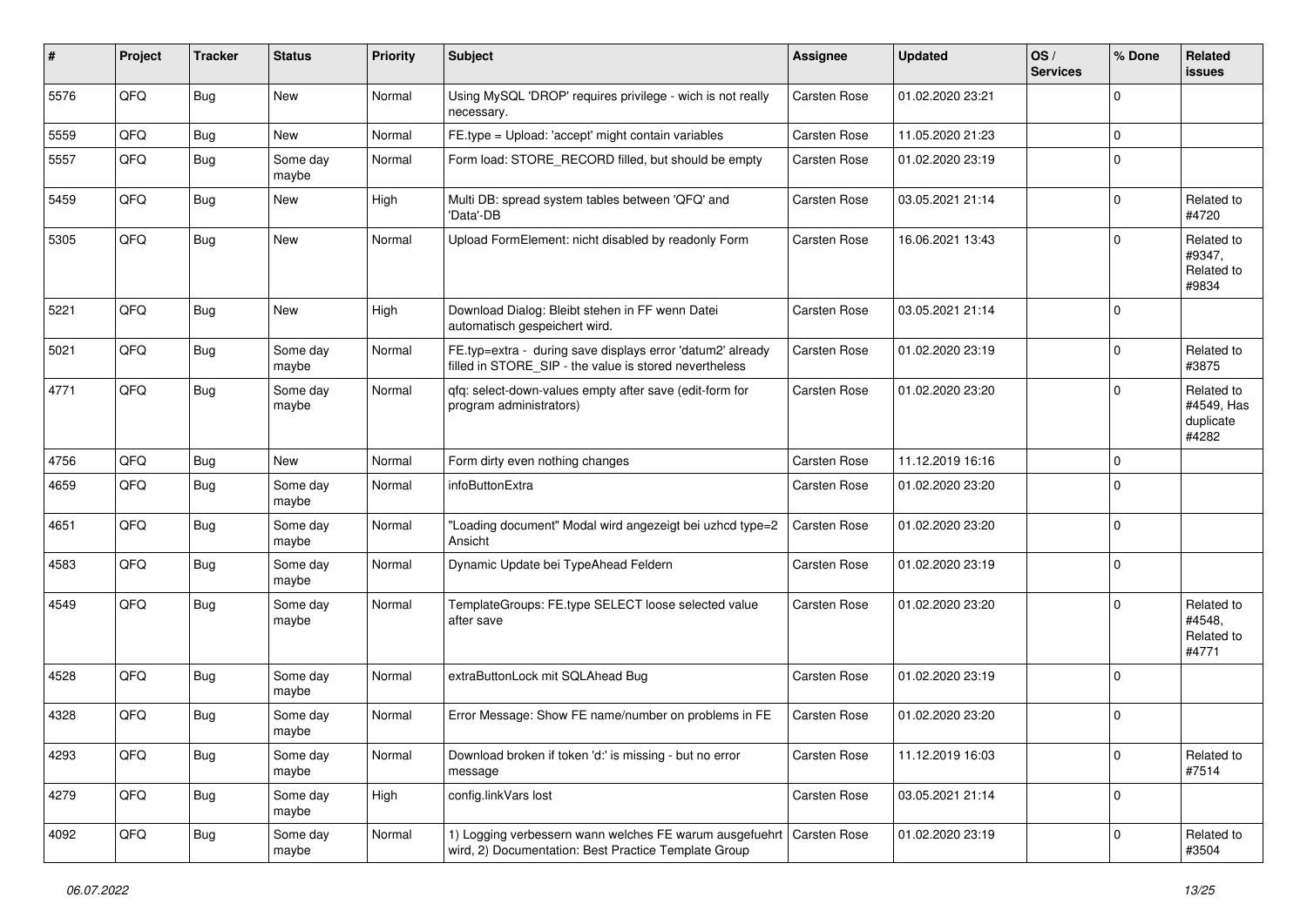| #     | Project | <b>Tracker</b> | <b>Status</b>     | <b>Priority</b> | Subject                                                                                                                       | <b>Assignee</b>     | <b>Updated</b>   | OS/<br><b>Services</b> | % Done      | Related<br>issues                                                      |
|-------|---------|----------------|-------------------|-----------------|-------------------------------------------------------------------------------------------------------------------------------|---------------------|------------------|------------------------|-------------|------------------------------------------------------------------------|
| 4008  | QFQ     | <b>Bug</b>     | Some day<br>maybe | Normal          | FormElemen.type=sendmail: wrong 'TO' if 'real<br>name <rea@mail.to>' is used</rea@mail.to>                                    | Carsten Rose        | 11.12.2019 16:03 |                        | $\Omega$    |                                                                        |
| 3895  | QFQ     | Bug            | Some day<br>maybe | Normal          | typeahead pedantic: on lehrkredit Idap webpass - if only one<br>person is in dropdown, such person can't be selected          | <b>Carsten Rose</b> | 11.12.2019 16:03 |                        | $\Omega$    |                                                                        |
| 3882  | QFQ     | <b>Bug</b>     | Some day<br>maybe | Normal          | templateGroup: disable 'add' if limit is reached - funktioniert<br>nicht wenn bereits records existierten                     | <b>Carsten Rose</b> | 11.12.2019 16:03 |                        | $\Omega$    |                                                                        |
| 3811  | QFQ     | <b>Bug</b>     | Some day<br>maybe | Normal          | Dynamic Update: extraButtonInfo - Text aktualisieren                                                                          | Carsten Rose        | 11.12.2019 16:03 |                        | $\Omega$    | Related to<br>#11517                                                   |
| 3782  | QFQ     | <b>Bug</b>     | Priorize          | Normal          | Bei fehlerhafter Eingabe (z.B. Datum) sollte das erwartete<br>Format angezeigt werden                                         | <b>Carsten Rose</b> | 01.02.2020 10:13 |                        | $\Omega$    |                                                                        |
| 3750  | QFQ     | Bug            | Some day<br>maybe | Normal          | FE in a row: if one violates check, all are red                                                                               | Carsten Rose        | 11.12.2019 16:03 |                        | $\Omega$    |                                                                        |
| 3682  | QFQ     | <b>Bug</b>     | Some day<br>maybe | Normal          | Dynamic update: Radio buttons                                                                                                 | Carsten Rose        | 11.12.2019 16:02 |                        | $\Omega$    |                                                                        |
| 3588  | QFQ     | <b>Bug</b>     | Some day<br>maybe | Normal          | templateGroup: versteckte Elemente werden weiterhin<br>gespeichert.                                                           | Carsten Rose        | 11.12.2019 16:02 |                        | 0           |                                                                        |
| 3570  | QFQ     | Bug            | Some day<br>maybe | High            | Formular mit prmitnew permitEdit=Always wird nicht<br>aufgerufen (ist leer)                                                   | Carsten Rose        | 03.05.2021 21:14 |                        | 0           |                                                                        |
| 3547  | QFQ     | <b>Bug</b>     | New               | Normal          | FE of type 'note' causes writing of empty fields.                                                                             | Carsten Rose        | 01.02.2020 23:21 |                        | $\Omega$    |                                                                        |
| 3349  | QFQ     | Bug            | Some day<br>maybe | Normal          | config.qfq.ini: a) vertraegt keine '=' im Value (z.B. Passwort),<br>b) Values sollten in ticks einschliessbar sein (spaces, ) | Carsten Rose        | 11.12.2019 16:02 |                        | $\Omega$    |                                                                        |
| 3130  | QFQ     | Bug            | Some day<br>maybe | Normal          | Debug Info's nicht korrekt nach 'New > Save'.                                                                                 | Carsten Rose        | 11.12.2019 16:03 |                        | $\Omega$    | Related to<br>#3253                                                    |
| 3109  | QFQ     | <b>Bug</b>     | Some day<br>maybe | High            | RealUrl: Links werden nicht korrekt gerendert                                                                                 | Carsten Rose        | 03.05.2021 21:14 |                        | $\mathbf 0$ |                                                                        |
| 3061  | QFQ     | <b>Bug</b>     | Some day<br>maybe | High            | winstitute: mysql connection durcheinander - nmhp17<br>(ag7)/QFQ arbeitet mit DB/Tabellen von biostat.                        | Carsten Rose        | 03.05.2021 21:14 |                        | 0           |                                                                        |
| 2643  | QFQ     | <b>Bug</b>     | Some day<br>maybe | Normal          | Zend / PHP Webinars anschauen                                                                                                 | Carsten Rose        | 01.02.2020 15:56 |                        | 0           |                                                                        |
| 14371 | QFQ     | Feature        | Priorize          | Normal          | LDAP via REPORT                                                                                                               | Carsten Rose        | 19.06.2022 16:37 |                        | $\Omega$    |                                                                        |
| 14290 | QFQ     | Feature        | Priorize          | Normal          | FormEditor: Show Table Definition                                                                                             | Carsten Rose        | 19.06.2022 16:37 |                        | $\mathbf 0$ |                                                                        |
| 14187 | QFQ     | Feature        | New               | High            | qfq.log: show current URL                                                                                                     | Carsten Rose        | 28.05.2022 11:02 |                        | $\mathbf 0$ | Related to<br>#13933,<br>Related to<br>#12532,<br>Related to<br>#11893 |
| 14090 | QFQ     | Feature        | New               | Normal          | Nützliche _script funktionen                                                                                                  | Carsten Rose        | 28.05.2022 11:03 |                        | 0           |                                                                        |
| 13843 | QFQ     | Feature        | New               | Normal          | Create JWT via QFQ                                                                                                            | Carsten Rose        | 19.03.2022 17:42 |                        | $\Omega$    |                                                                        |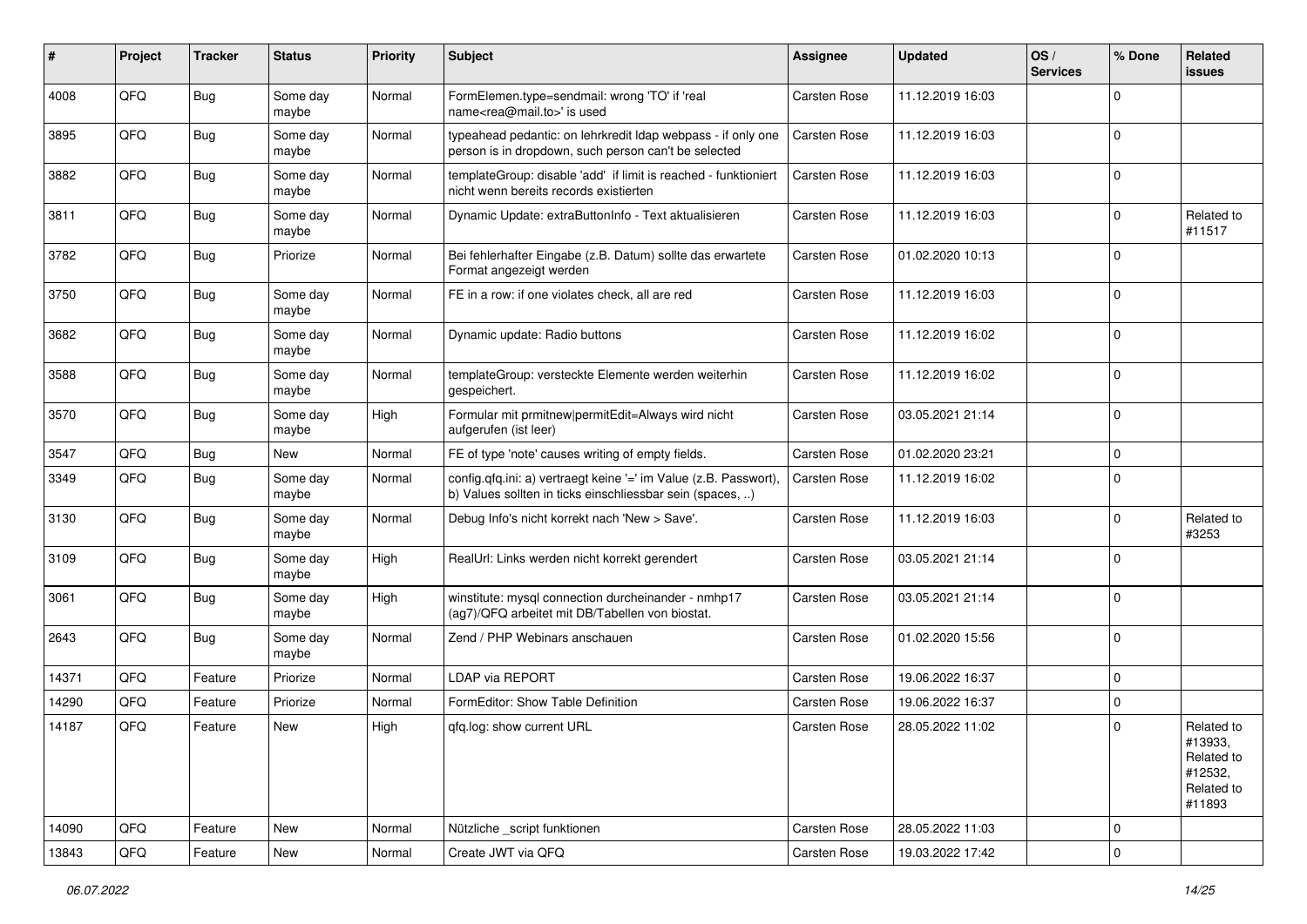| ∥ #   | Project | <b>Tracker</b> | <b>Status</b>              | <b>Priority</b> | <b>Subject</b>                                                                                                                        | Assignee            | <b>Updated</b>   | OS/<br><b>Services</b> | % Done      | Related<br>issues                                                     |
|-------|---------|----------------|----------------------------|-----------------|---------------------------------------------------------------------------------------------------------------------------------------|---------------------|------------------|------------------------|-------------|-----------------------------------------------------------------------|
| 13841 | QFQ     | Feature        | <b>New</b>                 | Normal          | Create PDF via iText - evaluate                                                                                                       | Carsten Rose        | 19.03.2022 17:42 |                        | $\Omega$    |                                                                       |
| 13700 | QFQ     | Feature        | New                        | Normal          | Redesign gfg.io Seite                                                                                                                 | Carsten Rose        | 19.03.2022 17:43 |                        | $\mathbf 0$ |                                                                       |
| 13566 | QFQ     | Feature        | Ready to sync<br>(develop) | Normal          | Delete config-example.gfg.php file                                                                                                    | Carsten Rose        | 23.12.2021 09:25 |                        | $\mathbf 0$ |                                                                       |
| 13467 | QFQ     | Feature        | New                        | Normal          | ChangeLog Generator                                                                                                                   | Carsten Rose        | 19.03.2022 17:46 |                        | $\Omega$    | Related to<br>#11460                                                  |
| 13354 | QFQ     | Feature        | <b>New</b>                 | Normal          | Using Websocket in QFQ                                                                                                                | Carsten Rose        | 05.07.2022 16:26 |                        | $\mathbf 0$ | Related to<br>#11076                                                  |
| 13330 | QFQ     | Feature        | In Progress                | Normal          | Multi Form: Upload                                                                                                                    | Carsten Rose        | 07.11.2021 12:40 |                        | 50          | Related to<br>#9706                                                   |
| 12679 | QFQ     | Feature        | <b>New</b>                 | Normal          | tablesorter: custom column width                                                                                                      | Carsten Rose        | 16.06.2021 11:10 |                        | $\mathbf 0$ |                                                                       |
| 12664 | QFQ     | Feature        | <b>New</b>                 | Normal          | TinyMCE: report/remove malicous HTML/JS Code                                                                                          | Carsten Rose        | 19.03.2022 17:47 |                        | $\mathbf 0$ | Related to<br>#14320                                                  |
| 12632 | QFQ     | Feature        | New                        | Normal          | TinyMCE: Prepare CSS classes for images                                                                                               | Carsten Rose        | 04.06.2021 14:35 |                        | 100         | Blocked by<br>#12186                                                  |
| 12611 | QFQ     | Feature        | Some day<br>maybe          | Normal          | Refactoring: Bootstrap with Lazy Loading                                                                                              | <b>Carsten Rose</b> | 08.06.2022 10:37 |                        | $\mathbf 0$ | Related to<br>#12490,<br>Related to<br>#10013,<br>Related to<br>#7732 |
| 12603 | QFQ     | Feature        | New                        | Normal          | Dropdown (Select), Radio, checkbox:<br>itemListAlways={{!SELECT key, value}}                                                          | <b>Carsten Rose</b> | 19.03.2022 17:47 |                        | $\mathbf 0$ |                                                                       |
| 12584 | QFQ     | Feature        | Feedback                   | Normal          | T3 v10 migration script: replace alias-patterns (v11)                                                                                 | Carsten Rose        | 28.05.2022 11:12 |                        | 100         |                                                                       |
| 12544 | QFQ     | Feature        | <b>New</b>                 | High            | a) ' AS _link' new also as ' AS _format', b) sortierung via<br>'display: none;', c) '_format' benoeitgt nicht zwingend<br>u/U/p/m/z/d | Carsten Rose        | 14.12.2021 16:03 |                        | $\mathbf 0$ |                                                                       |
| 12532 | QFQ     | Feature        | <b>New</b>                 | High            | SIP-Parameter bei Seitenaufruf in Browser-Console<br>anzeigen                                                                         | <b>Carsten Rose</b> | 07.12.2021 17:19 |                        | $\mathbf 0$ | Related to<br>#11893,<br>Related to<br>#14187                         |
| 12504 | QFQ     | Feature        | Priorize                   | Normal          | sgl.log: report fe.id                                                                                                                 | <b>Carsten Rose</b> | 05.05.2021 22:09 |                        | $\Omega$    |                                                                       |
| 12503 | QFQ     | Feature        | Priorize                   | Normal          | Detect dangerous UPDATE statement with missing WHERE                                                                                  | <b>Carsten Rose</b> | 05.05.2021 22:09 |                        | $\mathbf 0$ |                                                                       |
| 12480 | QFQ     | Feature        | <b>New</b>                 | Normal          | If QFQ upgrade is running, block further request                                                                                      | <b>Carsten Rose</b> | 03.05.2021 20:45 |                        | $\pmb{0}$   |                                                                       |
| 12477 | QFQ     | Feature        | <b>New</b>                 | Normal          | Support for refactoring: Form, FormElement, diverse<br>Tabellen/Spalten, tt-content Records                                           | Carsten Rose        | 03.05.2021 20:45 |                        | $\mathbf 0$ |                                                                       |
| 12474 | QFQ     | Feature        | <b>New</b>                 | Normal          | Check BaseConfigURL if it is given and the the last char is '/                                                                        | <b>Carsten Rose</b> | 03.05.2021 20:45 |                        | $\Omega$    |                                                                       |
| 12465 | QFQ     | Feature        | New                        | Normal          | QFQ Function: use in FE to fill StoreRecord                                                                                           | Carsten Rose        | 05.05.2021 21:58 |                        | $\mathbf 0$ |                                                                       |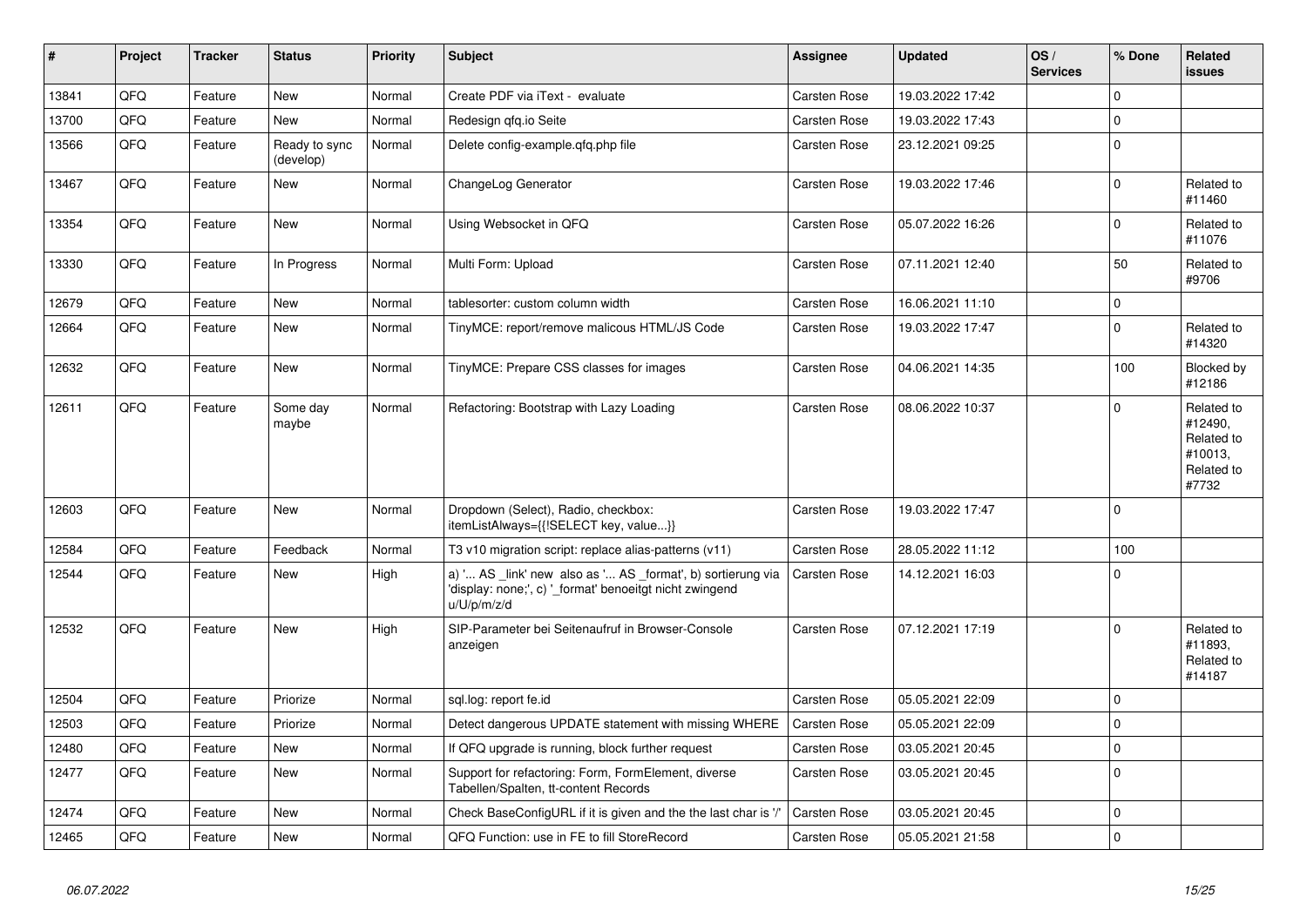| #     | Project | <b>Tracker</b> | <b>Status</b>     | <b>Priority</b> | <b>Subject</b>                                                                                                 | <b>Assignee</b>     | <b>Updated</b>   | OS/<br><b>Services</b> | % Done      | <b>Related</b><br>issues                                               |
|-------|---------|----------------|-------------------|-----------------|----------------------------------------------------------------------------------------------------------------|---------------------|------------------|------------------------|-------------|------------------------------------------------------------------------|
| 12452 | QFQ     | Feature        | Priorize          | Normal          | BaseURL: alsways with '/' at the end                                                                           | <b>Carsten Rose</b> | 19.06.2022 13:45 |                        | $\Omega$    | Related to<br>#10782                                                   |
| 12440 | QFQ     | Feature        | In Progress       | Normal          | Typo3 V10 upgrade (durchfuehren und testen)                                                                    | Carsten Rose        | 21.03.2022 09:53 |                        | 50          | Related to<br>#12357,<br>Related to<br>#12067,<br>Related to<br>#10661 |
| 12439 | QFQ     | Feature        | In Progress       | Normal          | TinyMCE Paste from Word & Character Count/Limit                                                                | Carsten Rose        | 05.05.2021 22:15 |                        | $\mathbf 0$ |                                                                        |
| 12413 | QFQ     | Feature        | New               | Normal          | STORE_TYPO3: enhance for {{be_users.email:T}},<br>{{fe_users.email:T}}                                         | Carsten Rose        | 03.05.2021 20:45 |                        | $\mathbf 0$ | Related to<br>#12412,<br>Related to<br>#10012                          |
| 12412 | QFQ     | Feature        | <b>New</b>        | Normal          | Action/Escape qualifier 'e' (empty), '0': if given, an empty<br>string (or '0') will be treated as 'not found' | Carsten Rose        | 08.05.2021 09:40 |                        | $\Omega$    | Related to<br>#12413,<br>Related to<br>#10012                          |
| 12400 | QFQ     | Feature        | New               | Normal          | Tutorial ist in QFQ Doku, Wird in der Suche gefunden, es<br>gibt aber kein Menupunkt - Inhalt ueberpruefen     | Carsten Rose        | 03.05.2021 20:45 |                        | $\mathbf 0$ |                                                                        |
| 12337 | QFQ     | Feature        | Some day<br>maybe | Normal          | Database.php: better caching                                                                                   | Carsten Rose        | 16.09.2021 15:10 |                        | $\mathbf 0$ |                                                                        |
| 12330 | QFQ     | Feature        | New               | Normal          | Copy to input field / text area / TinyMCE                                                                      | Carsten Rose        | 07.04.2021 09:01 |                        | $\mathbf 0$ |                                                                        |
| 12315 | QFQ     | Feature        | Some day<br>maybe | Normal          | Form History (Diffs) / Backups                                                                                 | Carsten Rose        | 16.09.2021 15:10 |                        | $\mathbf 0$ |                                                                        |
| 12269 | QFQ     | Feature        | New               | Normal          | 2FA - Login                                                                                                    | <b>Carsten Rose</b> | 03.05.2021 20:45 |                        | $\mathbf 0$ |                                                                        |
| 12186 | QFQ     | Feature        | New               | High            | TinyMCE Config für Objekte                                                                                     | Carsten Rose        | 07.12.2021 17:19 |                        | $\mathbf 0$ | <b>Blocks</b><br>#12632                                                |
| 12163 | QFQ     | Feature        | <b>New</b>        | Normal          | Checkbox: table wrap                                                                                           | Carsten Rose        | 03.05.2021 20:51 |                        | $\mathbf 0$ |                                                                        |
| 12162 | QFQ     | Feature        | New               | Normal          | FE.type=sendmail: personalized mailing (several mails) via<br>template                                         | <b>Carsten Rose</b> | 03.05.2021 20:45 |                        | $\mathbf 0$ |                                                                        |
| 12146 | QFQ     | Feature        | New               | Normal          | Autocron Job: Anzeigen wann der naechste Job ausgefuehrt<br>wird, resp das er nicht ausgefuehrt wird           | <b>Carsten Rose</b> | 15.03.2021 15:23 |                        | $\mathbf 0$ |                                                                        |
| 12119 | QFQ     | Feature        | New               | Normal          | AS paged: error message missing if there ist no 'r' argument.                                                  | <b>Carsten Rose</b> | 03.05.2021 20:51 |                        | $\mathbf 0$ |                                                                        |
| 12109 | QFQ     | Feature        | New               | Normal          | Donwload Link: Plain, SIP, Persistent Link, Peristent SIP -<br>new notation                                    | Carsten Rose        | 03.05.2021 20:45 |                        | 0           | Related to<br>#12085                                                   |
| 12024 | QFQ     | Feature        | New               | Normal          | Excel Export: text columns by default decode<br>htmlspeciachar()                                               | Carsten Rose        | 17.02.2021 23:55 |                        | $\mathbf 0$ | Related to<br>#12022                                                   |
| 12023 | QFQ     | Feature        | New               | Normal          | MySQL Stored Precdure: QDECODESPECIALCHAR()                                                                    | Carsten Rose        | 16.02.2021 11:16 |                        | $\mathbf 0$ | Related to<br>#12022                                                   |
| 11980 | QFQ     | Feature        | In Progress       | Normal          | protected verzeichnis MUSS geschützt werden                                                                    | Carsten Rose        | 07.09.2021 13:30 |                        | $\pmb{0}$   |                                                                        |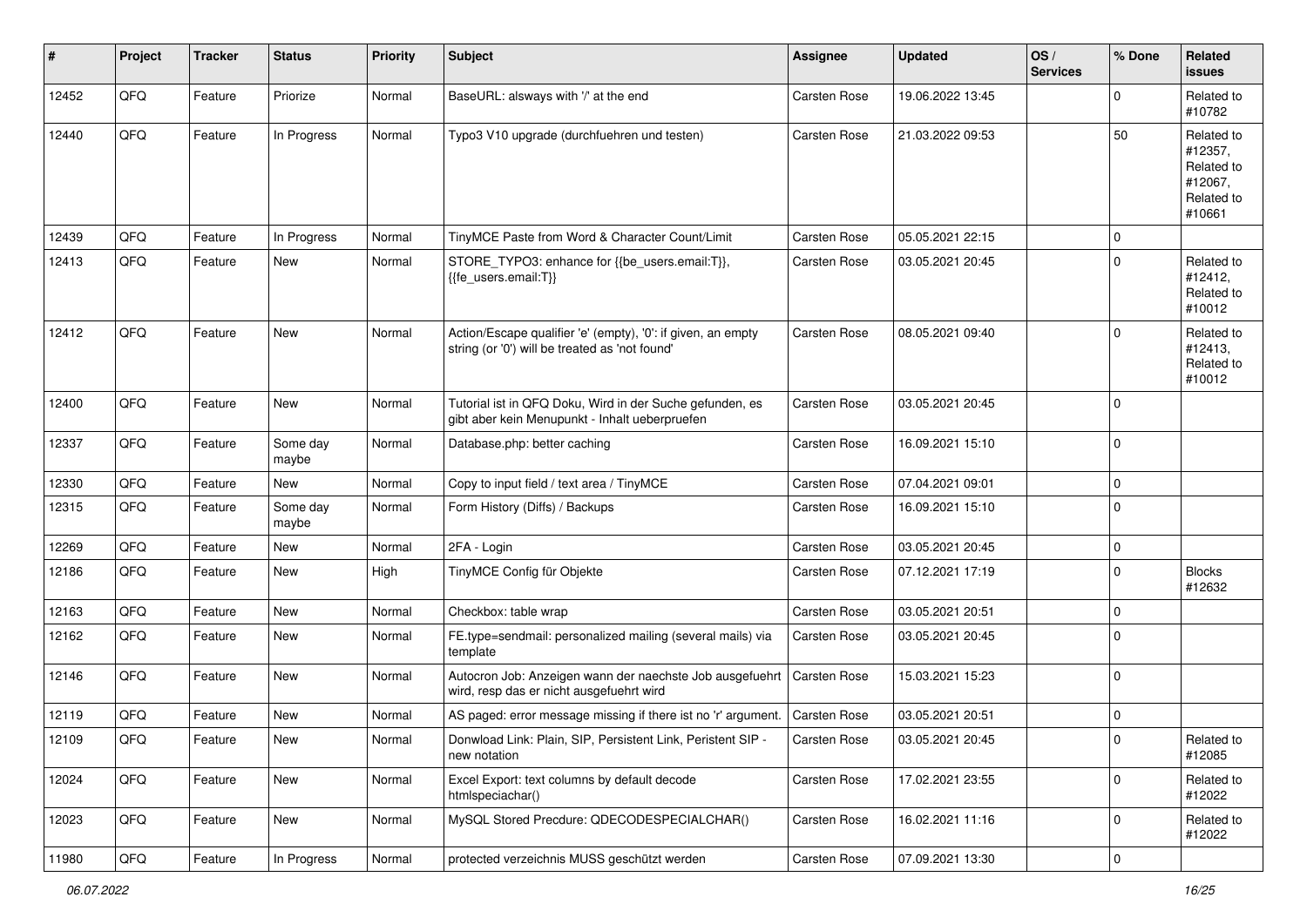| #     | Project | <b>Tracker</b> | <b>Status</b>     | <b>Priority</b> | <b>Subject</b>                                                                                       | <b>Assignee</b>                                        | <b>Updated</b>   | OS/<br><b>Services</b> | % Done      | Related<br>issues                             |                      |
|-------|---------|----------------|-------------------|-----------------|------------------------------------------------------------------------------------------------------|--------------------------------------------------------|------------------|------------------------|-------------|-----------------------------------------------|----------------------|
| 11955 | QFQ     | Feature        | <b>New</b>        | Normal          | subrecord: new title option to set <th> attributes - e.g. to<br/>customize tablesorter options.</th> | attributes - e.g. to<br>customize tablesorter options. | Carsten Rose     | 03.05.2021 20:47       |             | $\mathbf 0$                                   | Related to<br>#11775 |
| 11893 | QFQ     | Feature        | New               | High            | Broken SIP: a) only report one time, b) only report in main<br>column                                | Carsten Rose                                           | 12.05.2021 12:13 |                        | $\mathbf 0$ | Related to<br>#12532,<br>Related to<br>#14187 |                      |
| 11775 | QFQ     | Feature        | <b>New</b>        | Normal          | Subrecord Tooltip pro Feld                                                                           | Carsten Rose                                           | 18.12.2020 15:22 |                        | $\mathbf 0$ | Related to<br>#11955                          |                      |
| 11747 | QFQ     | Feature        | <b>New</b>        | Normal          | Maintenance Page with Redirect                                                                       | Carsten Rose                                           | 03.05.2021 20:47 |                        | $\mathbf 0$ | Related to<br>#11741                          |                      |
| 11702 | QFQ     | Feature        | <b>New</b>        | Normal          | HTML Special Char makes no sense for 'allbut' if '&' is<br>forbidden                                 | Carsten Rose                                           | 07.12.2021 16:35 |                        | $\mathbf 0$ | Related to<br>#5112,<br>Related to<br>#14320  |                      |
| 11523 | QFQ     | Feature        | <b>New</b>        | Normal          | Mit dynamic Update erkennen, ob Upload gemacht wurde                                                 | Carsten Rose                                           | 13.11.2020 15:07 |                        | $\mathbf 0$ | Related to<br>#9533                           |                      |
| 11516 | QFQ     | Feature        | <b>New</b>        | Normal          | Multi Page Form (Previous/Next Buttons)                                                              | Carsten Rose                                           | 16.03.2021 17:52 |                        | $\mathbf 0$ |                                               |                      |
| 11504 | QFQ     | Feature        | <b>New</b>        | Normal          | Dynamic Update: Button text update for 'Save',' Close' &<br>'Delete'                                 | Carsten Rose                                           | 12.11.2020 23:44 |                        | $\Omega$    |                                               |                      |
| 11460 | QFQ     | Feature        | <b>New</b>        | Normal          | Easier creation of changelog: gitchangelog                                                           | Carsten Rose                                           | 12.06.2021 10:20 |                        | $\mathbf 0$ | Related to<br>#13467                          |                      |
| 11323 | QFQ     | Feature        | Some day<br>maybe | Normal          | Report Frontend Editor Modal + Codemirror                                                            | Carsten Rose                                           | 16.09.2021 15:10 |                        | $\Omega$    | Related to<br>#11036                          |                      |
| 11322 | QFQ     | Feature        | Some day<br>maybe | Normal          | Form Element JSON - (multiline parameter field)                                                      | Carsten Rose                                           | 16.09.2021 15:10 |                        | $\mathbf 0$ |                                               |                      |
| 11320 | QFQ     | Feature        | Priorize          | Normal          | Typo3 Version 10 support                                                                             | Carsten Rose                                           | 05.05.2021 22:09 |                        | $\mathbf 0$ |                                               |                      |
| 11217 | QFQ     | Feature        | Some day<br>maybe | Normal          | <b>Extend Script Functionality</b>                                                                   | Carsten Rose                                           | 16.09.2021 15:10 |                        | $\mathbf 0$ |                                               |                      |
| 11080 | QFQ     | Feature        | New               | Normal          | Send MQTT messages                                                                                   | Carsten Rose                                           | 29.08.2020 19:49 |                        | $\mathbf 0$ |                                               |                      |
| 11076 | QFQ     | Feature        | In Progress       | Normal          | SELECT  AS _websocket                                                                                | Carsten Rose                                           | 30.08.2020 17:49 |                        | $\mathbf 0$ | Related to<br>#13354                          |                      |
| 11036 | QFQ     | Feature        | Some day<br>maybe | Normal          | inline report editor permissions                                                                     | Carsten Rose                                           | 16.09.2021 15:09 |                        | 0           | Related to<br>#11323                          |                      |
| 10996 | QFQ     | Feature        | New               | Normal          | Download video via sip: no seek                                                                      | Carsten Rose                                           | 12.08.2020 14:18 |                        | $\pmb{0}$   |                                               |                      |
| 10979 | QFQ     | Feature        | New               | Normal          | Ajax Calls an API - dataReport                                                                       | Carsten Rose                                           | 11.05.2022 12:15 |                        | $\mathbf 0$ |                                               |                      |
| 10976 | QFQ     | Feature        | New               | Normal          | Excel Export Verbesserungen                                                                          | Carsten Rose                                           | 06.08.2020 10:56 |                        | $\pmb{0}$   |                                               |                      |
| 10819 | QFQ     | Feature        | New               | Normal          | Persistent SIP - second try                                                                          | Carsten Rose                                           | 29.06.2020 23:02 |                        | $\mathbf 0$ | Related to<br>#6261                           |                      |
| 10793 | QFQ     | Feature        | In Progress       | Normal          | Update NPM Packages                                                                                  | Carsten Rose                                           | 07.09.2021 13:25 |                        | $30\,$      |                                               |                      |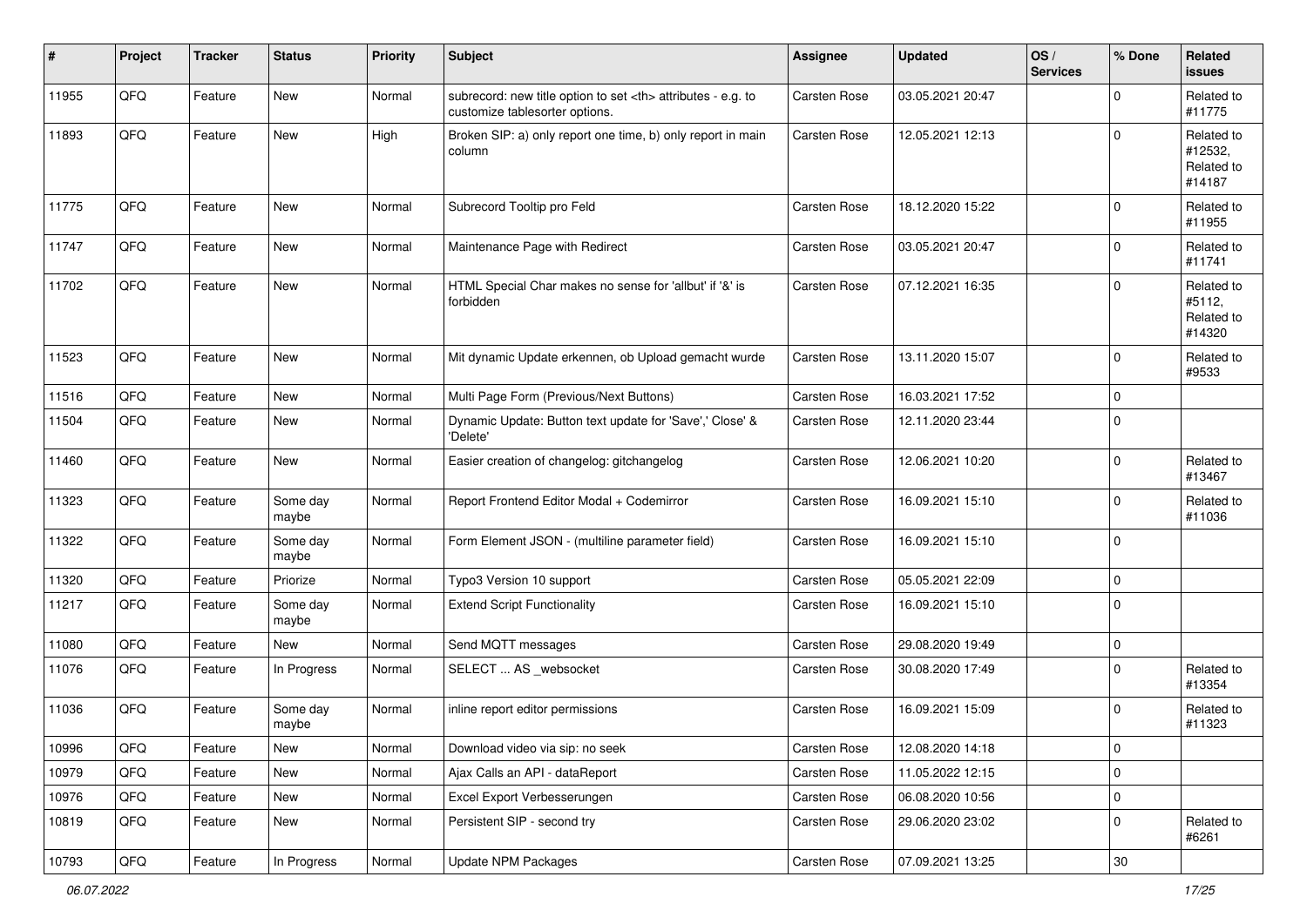| #     | Project | <b>Tracker</b> | <b>Status</b>     | <b>Priority</b> | Subject                                                                                  | <b>Assignee</b>     | <b>Updated</b>   | OS/<br><b>Services</b> | % Done      | Related<br>issues                                                      |
|-------|---------|----------------|-------------------|-----------------|------------------------------------------------------------------------------------------|---------------------|------------------|------------------------|-------------|------------------------------------------------------------------------|
| 10745 | QFQ     | Feature        | Some day<br>maybe | Normal          | <b>Tablesorter Excel Export</b>                                                          | Carsten Rose        | 16.09.2021 15:09 |                        | $\Omega$    |                                                                        |
| 10716 | QFQ     | Feature        | Some day<br>maybe | Normal          | Business Logic mit Externen Skripten                                                     | Carsten Rose        | 16.09.2021 15:10 |                        | $\Omega$    | Related to<br>#10713,<br>Related to<br>#8217                           |
| 10714 | QFQ     | Feature        | New               | Normal          | multi Table Form                                                                         | <b>Carsten Rose</b> | 16.03.2021 18:44 |                        | $\mathbf 0$ |                                                                        |
| 10593 | QFQ     | Feature        | New               | Normal          | label2: text behind input element                                                        | <b>Carsten Rose</b> | 16.05.2020 10:57 |                        | 0           |                                                                        |
| 10443 | QFQ     | Feature        | In Progress       | Normal          | Konzept _api / _live                                                                     | <b>Carsten Rose</b> | 07.05.2020 09:39 |                        | $\mathbf 0$ |                                                                        |
| 10119 | QFQ     | Feature        | New               | Normal          | Dropdown (selectlist) & TypeAhead: format and catagorize<br>list                         | Carsten Rose        | 07.05.2020 09:36 |                        | $\mathbf 0$ |                                                                        |
| 10116 | QFQ     | Feature        | Some day<br>maybe | Normal          | TypeAhead: Tag - show inside 'input' element                                             | Carsten Rose        | 16.09.2021 15:09 |                        | $\mathbf 0$ |                                                                        |
| 10115 | QFQ     | Feature        | New               | Normal          | TypeAhead: static list                                                                   | Carsten Rose        | 26.02.2020 16:42 |                        | 100         |                                                                        |
| 10095 | QFQ     | Feature        | Some day<br>maybe | Normal          | Generic Gitlab Integration into QFQ                                                      | Carsten Rose        | 16.09.2021 15:10 |                        | $\Omega$    |                                                                        |
| 10080 | QFQ     | Feature        | New               | Normal          | Popup on 'save' / 'close': configure dialog (answer<br>yes/no/cancle/)                   | Carsten Rose        | 28.03.2021 20:52 |                        | $\Omega$    | Is duplicate<br>of #12262                                              |
| 10015 | QFQ     | Feature        | Priorize          | Normal          | Monospace in Textarea                                                                    | Carsten Rose        | 03.02.2020 13:40 |                        | $\Omega$    |                                                                        |
| 10014 | QFQ     | Feature        | New               | Normal          | Manual.rst: describe behaviour and process order of<br>fillStoreVar, slaveId, sqlBefore, | <b>Carsten Rose</b> | 01.02.2020 22:31 |                        | $\mathbf 0$ |                                                                        |
| 10013 | QFQ     | Feature        | Some day<br>maybe | Normal          | FE.typ=editor: CodeMirror                                                                | <b>Carsten Rose</b> | 08.06.2022 10:37 |                        | $\Omega$    | Related to<br>#12611,<br>Related to<br>#12490,<br>Related to<br>#7732  |
| 10012 | QFQ     | Feature        | Priorize          | Normal          | redirectAllMailTo: {{beEmail:T}}                                                         | <b>Carsten Rose</b> | 08.05.2021 09:54 |                        | $\Omega$    | Related to<br>#12412,<br>Related to<br>#12413,<br>Related to<br>#10011 |
| 10011 | QFQ     | Feature        | Priorize          | Normal          | Offer new STORE TYPO3 Variable 'beUser', 'beEmail'                                       | <b>Carsten Rose</b> | 08.05.2021 09:51 |                        | $\Omega$    | Related to<br>#10012,<br>Related to<br>#12511                          |
| 10005 | QFQ     | Feature        | Priorize          | Normal          | Report / special column name:  AS _calendar                                              | Carsten Rose        | 03.06.2020 17:28 |                        | $\mathbf 0$ |                                                                        |
| 9983  | QFQ     | Feature        | New               | Normal          | Report Notation: new keyword 'range'                                                     | Carsten Rose        | 01.02.2020 15:55 |                        | 0           |                                                                        |
| 9968  | QFQ     | Feature        | Priorize          | Normal          | Tooltip in Links for Developer                                                           | Carsten Rose        | 01.02.2020 23:17 |                        | $\Omega$    |                                                                        |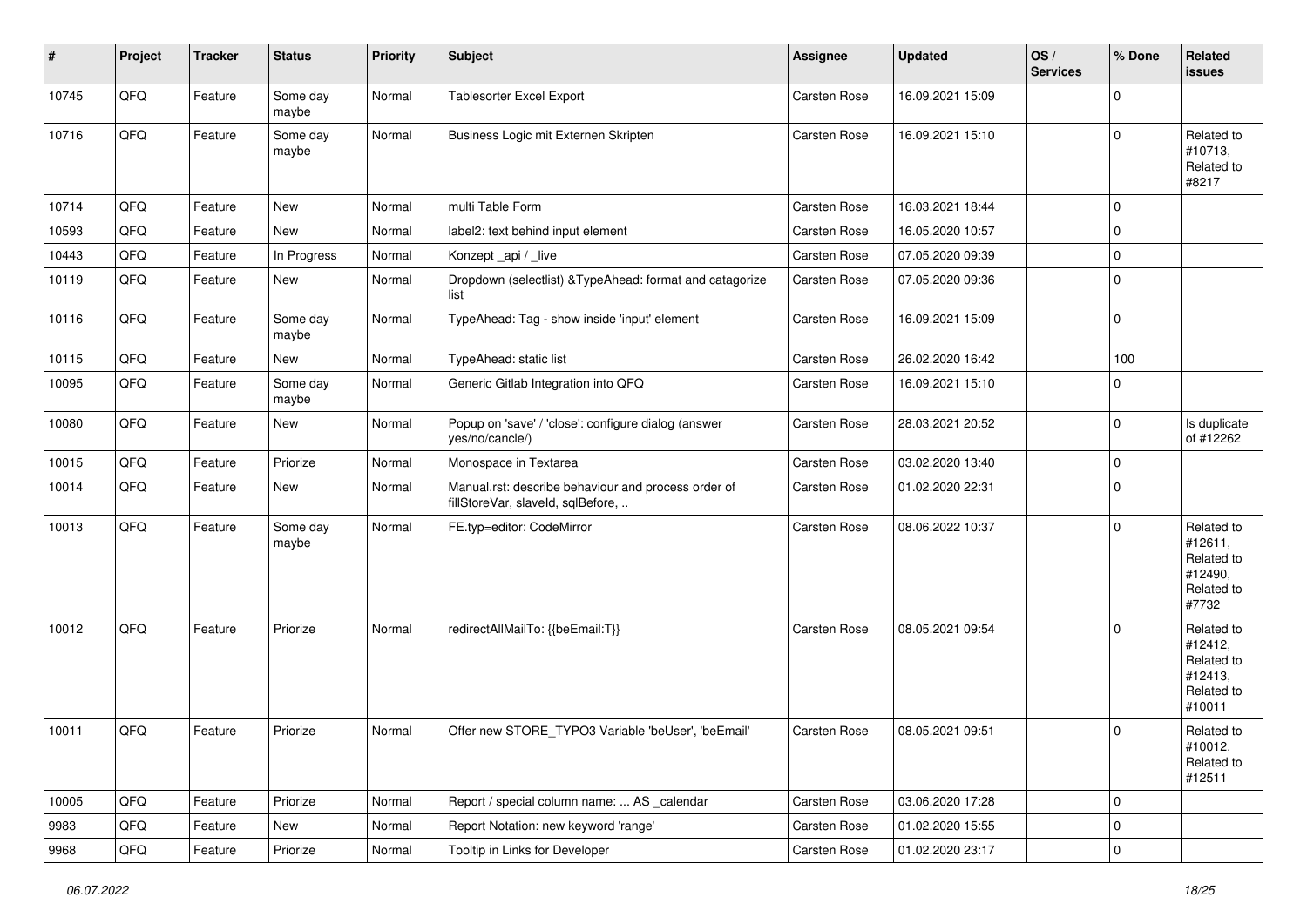| ∦    | Project | <b>Tracker</b> | <b>Status</b>     | <b>Priority</b> | Subject                                                                                                                               | <b>Assignee</b>     | <b>Updated</b>   | OS/<br><b>Services</b> | % Done      | Related<br>issues                                                    |
|------|---------|----------------|-------------------|-----------------|---------------------------------------------------------------------------------------------------------------------------------------|---------------------|------------------|------------------------|-------------|----------------------------------------------------------------------|
| 9928 | QFQ     | Feature        | Priorize          | Normal          | SpecialColumnName: a) Deprecated: ' AS "_+tag " ', b)<br>New: ' AS "_ <tag1><tag2>"'</tag2></tag1>                                    | <b>Carsten Rose</b> | 01.02.2020 23:17 |                        | $\Omega$    | Related to<br>#9929                                                  |
| 9927 | QFQ     | Feature        | New               | Normal          | QFQ Update: a) Update nur machen wenn BE User<br>eingeloggt ist., b) Bei Fehler genaue Meldung welcher<br>Updateschritt Probleme hat. | <b>Carsten Rose</b> | 22.01.2020 12:59 |                        | $\Omega$    |                                                                      |
| 9900 | QFQ     | Feature        | Priorize          | Normal          | Generic API Call: tt-content record >> JSON                                                                                           | <b>Carsten Rose</b> | 01.02.2020 10:13 |                        | $\mathbf 0$ |                                                                      |
| 9811 | QFQ     | Feature        | <b>New</b>        | Normal          | Report: tag every n'th row                                                                                                            | <b>Carsten Rose</b> | 01.02.2020 23:22 |                        | 0           |                                                                      |
| 9781 | QFQ     | Feature        | New               | Normal          | Button: CSS class to make buttons smaller                                                                                             | <b>Carsten Rose</b> | 01.02.2020 23:22 |                        | $\Omega$    |                                                                      |
| 9777 | QFQ     | Feature        | <b>New</b>        | Normal          | Logging QFQ Variables                                                                                                                 | <b>Carsten Rose</b> | 16.12.2019 17:17 |                        | $\Omega$    |                                                                      |
| 9707 | QFQ     | Feature        | New               | Normal          | SIP security: encode pageld and check pageld on decode                                                                                | <b>Carsten Rose</b> | 01.02.2020 23:22 |                        | 0           |                                                                      |
| 9706 | QFQ     | Feature        | New               | Normal          | Multi File Upload (hidden template group)                                                                                             | <b>Carsten Rose</b> | 01.02.2020 23:22 |                        | $\Omega$    | Related to<br>#7521,<br>Related to<br>#5562,<br>Related to<br>#13330 |
| 9704 | QFQ     | Feature        | Some day<br>maybe | Normal          | Thumbnails Generieren beim Splitten von PDF Files                                                                                     | <b>Carsten Rose</b> | 11.12.2019 16:01 |                        | $\mathbf 0$ |                                                                      |
| 9668 | QFQ     | Feature        | Priorize          | Normal          | Form.mode: rename 'hidden' to 'hide'                                                                                                  | <b>Carsten Rose</b> | 05.05.2021 22:14 |                        | 0           | Related to<br>#6437                                                  |
| 9602 | QFQ     | Feature        | New               | Normal          | Form definition as JSON                                                                                                               | <b>Carsten Rose</b> | 01.02.2020 23:21 |                        | $\Omega$    | Related to<br>#9600                                                  |
| 9579 | QFQ     | Feature        | Some day<br>maybe | Normal          | Multiform with Process Row                                                                                                            | <b>Carsten Rose</b> | 11.12.2019 16:01 |                        | $\Omega$    |                                                                      |
| 9537 | QFQ     | Feature        | New               | Normal          | FormEditor: Edit fieldset in FrontEnd                                                                                                 | <b>Carsten Rose</b> | 01.02.2020 23:22 |                        | $\Omega$    |                                                                      |
| 9517 | QFQ     | Feature        | In Progress       | High            | Input multiple tags with typeahead                                                                                                    | <b>Carsten Rose</b> | 03.05.2021 21:14 |                        | 40          | Related to<br>#10150                                                 |
| 9394 | QFQ     | Feature        | Priorize          | Normal          | REST: allow for non numerical ids in get requests                                                                                     | <b>Carsten Rose</b> | 05.05.2021 22:10 |                        | $\mathbf 0$ |                                                                      |
| 9352 | QFQ     | Feature        | <b>New</b>        | Normal          | FE 'Native' fire slaveld, sglAfter, sglIns                                                                                            | <b>Carsten Rose</b> | 01.02.2020 23:22 |                        | $\Omega$    |                                                                      |
| 9348 | QFQ     | Feature        | New               | Normal          | defaultThumbnailSize: pre render thumbnails                                                                                           | <b>Carsten Rose</b> | 12.06.2021 09:05 |                        | $\Omega$    |                                                                      |
| 9346 | QFQ     | Feature        | Priorize          | Normal          | beforeSave: check if an upload is given                                                                                               | <b>Carsten Rose</b> | 11.06.2021 21:18 |                        | $\Omega$    |                                                                      |
| 9221 | QFQ     | Feature        | New               | Normal          | typeAhead: Zeichenlimite ausschalten                                                                                                  | <b>Carsten Rose</b> | 29.06.2022 22:36 |                        | I۵          |                                                                      |
| 9208 | QFQ     | Feature        | New               | Normal          | Manage 'recent' records                                                                                                               | Carsten Rose        | 01.02.2020 23:22 |                        | $\mathbf 0$ |                                                                      |
| 9136 | QFQ     | Feature        | New               | Normal          | Create ZIP files with dynamic PDFs                                                                                                    | Carsten Rose        | 06.07.2022 13:21 |                        | 0           |                                                                      |
| 9129 | QFG     | Feature        | New               | Normal          | sqlValidate: Message as notification, not as error                                                                                    | Carsten Rose        | 01.02.2020 23:22 |                        | $\Omega$    | Related to<br>#9128                                                  |
| 9128 | QFQ     | Feature        | New               | Normal          | Error Message: not replaced variables- a) replace back to<br>'{{', b) underline                                                       | Carsten Rose        | 01.02.2020 23:22 |                        | $\mathbf 0$ | Related to<br>#9129                                                  |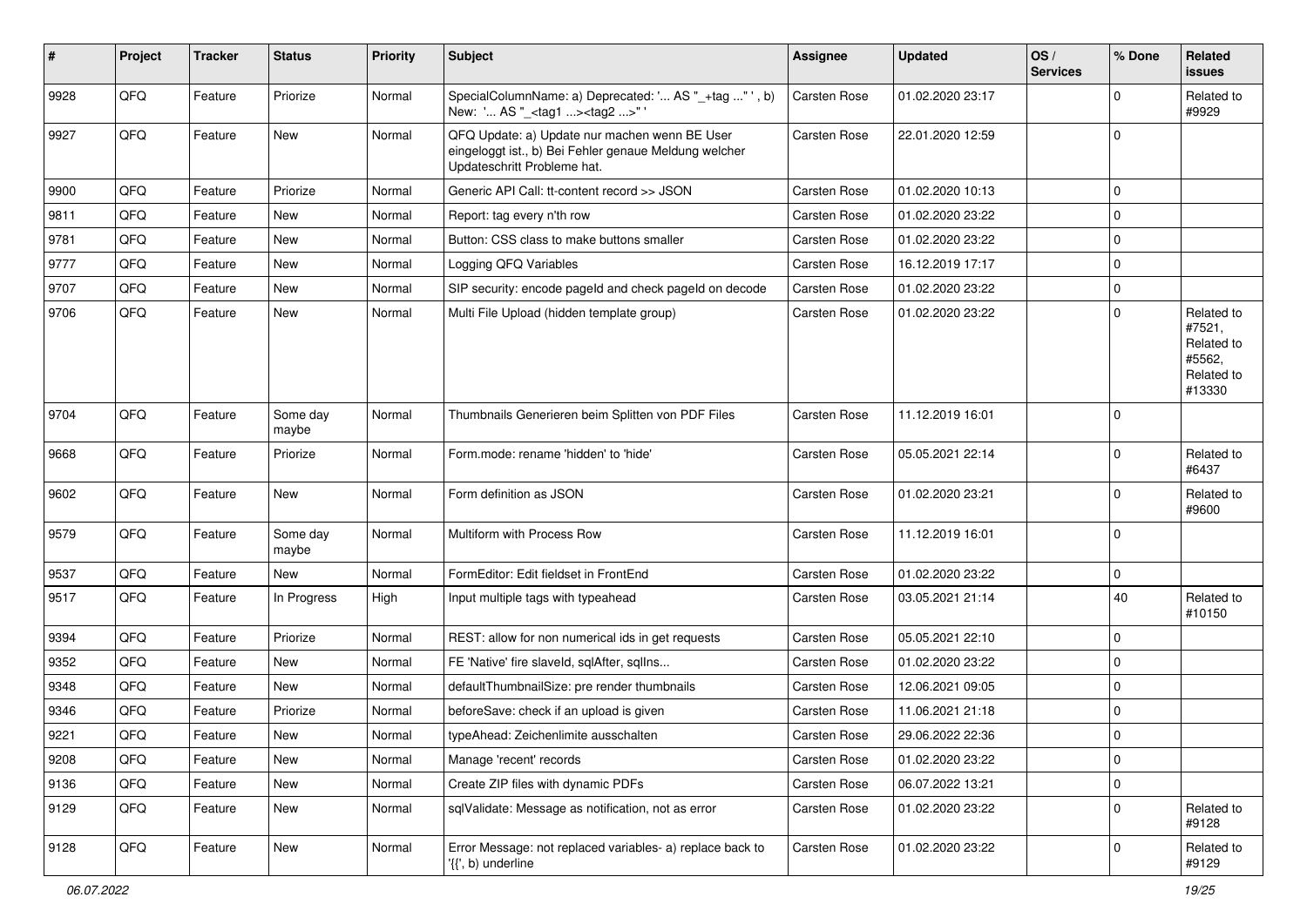| $\pmb{\sharp}$ | Project | <b>Tracker</b> | <b>Status</b>     | <b>Priority</b> | <b>Subject</b>                                                                                         | Assignee     | <b>Updated</b>   | OS/<br><b>Services</b> | % Done      | Related<br><b>issues</b>                        |
|----------------|---------|----------------|-------------------|-----------------|--------------------------------------------------------------------------------------------------------|--------------|------------------|------------------------|-------------|-------------------------------------------------|
| 8975           | QFQ     | Feature        | New               | Normal          | Report Notation: 2.0                                                                                   | Carsten Rose | 01.02.2020 23:22 |                        | $\Omega$    | Related to<br>#8963                             |
| 8963           | QFQ     | Feature        | Priorize          | Normal          | Setting values in a store: flexible way                                                                | Carsten Rose | 05.05.2021 22:10 |                        | $\mathbf 0$ | Related to<br>#8975                             |
| 8962           | QFQ     | Feature        | New               | High            | allow for form fields with identical names                                                             | Carsten Rose | 03.05.2021 21:14 |                        | $\mathbf 0$ |                                                 |
| 8894           | QFQ     | Feature        | Some day<br>maybe | Normal          | Documentation Tags Usable in QFQ Application                                                           | Carsten Rose | 11.12.2019 16:01 |                        | $\mathbf 0$ |                                                 |
| 8892           | QFQ     | Feature        | Some day<br>maybe | Normal          | Display and Edit SQL Comments in Form Editor                                                           | Carsten Rose | 11.12.2019 16:01 |                        | $\Omega$    |                                                 |
| 8806           | QFQ     | Feature        | <b>New</b>        | Normal          | SQL Function nl2br                                                                                     | Carsten Rose | 01.02.2020 23:22 |                        | $\mathbf 0$ |                                                 |
| 8719           | QFQ     | Feature        | New               | Normal          | extraButtonLock: add support for 0/1                                                                   | Carsten Rose | 01.02.2020 23:22 |                        | 0           |                                                 |
| 8702           | QFQ     | Feature        | New               | Normal          | Load Record which is locked: missing user info                                                         | Carsten Rose | 11.12.2019 16:16 |                        | $\mathbf 0$ | Related to<br>#9789                             |
| 8586           | QFQ     | Feature        | Some day<br>maybe | Normal          | QFQ: Enhance Error message for 'record not found'                                                      | Carsten Rose | 16.09.2021 15:10 |                        | $\Omega$    |                                                 |
| 8585           | QFQ     | Feature        | Priorize          | Normal          | Enhance Error message for 'unknown form'                                                               | Carsten Rose | 01.02.2020 10:13 |                        | $\mathbf 0$ |                                                 |
| 8584           | QFQ     | Feature        | Priorize          | Normal          | FE 'Action' - never assign to Container (except Template<br>Group)                                     | Carsten Rose | 01.02.2020 10:13 |                        | $\mathbf 0$ |                                                 |
| 8520           | QFQ     | Feature        | Some day<br>maybe | Normal          | Bring QFQ to Composer                                                                                  | Carsten Rose | 16.09.2021 15:10 |                        | 0           |                                                 |
| 8336           | QFQ     | Feature        | New               | Normal          | Form > modified > Close New: a) Optional disable popup, b)<br>custom text, c) mode on save: closelstay | Carsten Rose | 01.02.2020 23:22 |                        | $\Omega$    | Related to<br>#8335                             |
| 8277           | QFQ     | Feature        | Priorize          | Normal          | fe.parameter.default=                                                                                  | Carsten Rose | 01.02.2020 23:17 |                        | $\mathbf 0$ | Related to<br>#8113                             |
| 8217           | QFQ     | Feature        | New               | Normal          | if-elseif-else construct                                                                               | Carsten Rose | 16.03.2021 18:41 |                        | $\mathbf 0$ | Related to<br>#10716                            |
| 8204           | QFQ     | Feature        | Priorize          | High            | Position 'required mark'                                                                               | Carsten Rose | 16.06.2021 13:44 |                        | $\mathbf 0$ |                                                 |
| 8187           | QFQ     | Feature        | New               | Normal          | Subrecord: enable/hide new button - make new/edit/delete<br>customizeable.                             | Carsten Rose | 06.03.2021 18:44 |                        | $\Omega$    | Related to<br>#11326                            |
| 8101           | QFQ     | Feature        | Some day<br>maybe | Normal          | Password hash: support further hashing methods                                                         | Carsten Rose | 16.09.2021 15:10 |                        | $\Omega$    |                                                 |
| 8089           | QFQ     | Feature        | New               | Normal          | Copy/Paste for FormElements                                                                            | Carsten Rose | 01.02.2020 23:22 |                        | 0           |                                                 |
| 8082           | QFQ     | Feature        | Priorize          | High            | Contact form without saving record                                                                     | Carsten Rose | 07.12.2021 15:20 |                        | $\Omega$    | Related to<br>#8587,<br><b>Blocks</b><br>#11850 |
| 8044           | QFQ     | Feature        | Priorize          | Normal          | Transaction: a) Form, b) Report                                                                        | Carsten Rose | 05.05.2021 22:14 |                        | $\Omega$    | Related to<br>#8043                             |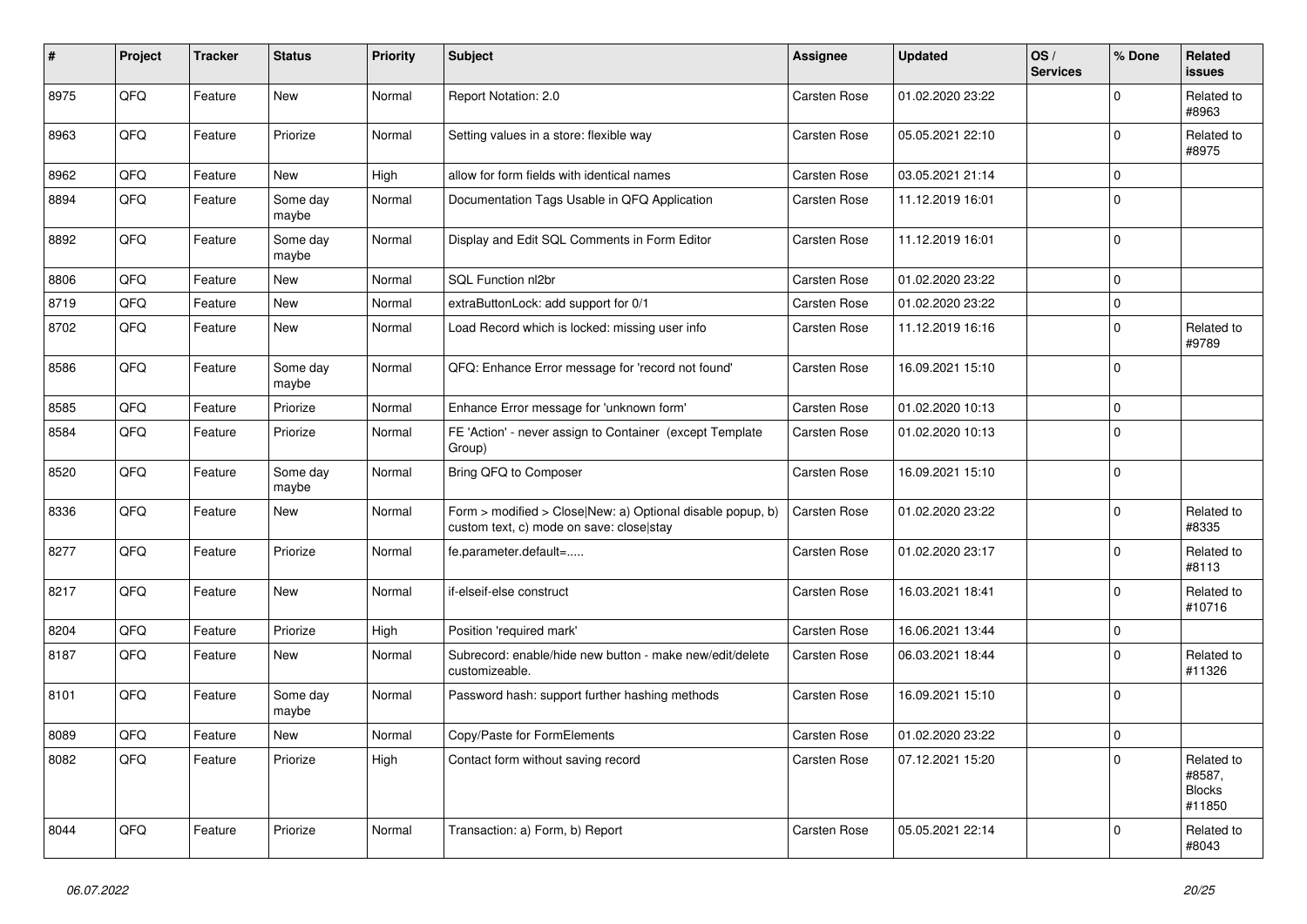| $\vert$ # | Project | <b>Tracker</b> | <b>Status</b>     | <b>Priority</b> | <b>Subject</b>                                                          | Assignee            | <b>Updated</b>   | OS/<br><b>Services</b> | % Done         | Related<br><b>issues</b> |
|-----------|---------|----------------|-------------------|-----------------|-------------------------------------------------------------------------|---------------------|------------------|------------------------|----------------|--------------------------|
| 8034      | QFQ     | Feature        | Priorize          | Normal          | FormElement 'data': 22.22.2222 should not be accepted                   | <b>Carsten Rose</b> | 01.02.2020 10:13 |                        | $\Omega$       |                          |
| 7924      | QFQ     | Feature        | <b>New</b>        | Normal          | Radio/Checkbox with Tooltip                                             | Carsten Rose        | 01.02.2020 23:22 |                        | $\mathbf 0$    |                          |
| 7920      | QFQ     | Feature        | <b>New</b>        | Normal          | FE: Syntax Highlight, Zeinlenumbruch                                    | <b>Carsten Rose</b> | 01.02.2020 10:03 |                        | $\Omega$       |                          |
| 7850      | QFQ     | Feature        | <b>New</b>        | High            | Upload records: non 'pathFileName' column                               | <b>Carsten Rose</b> | 03.05.2021 21:14 |                        | $\mathbf 0$    |                          |
| 7812      | QFQ     | Feature        | <b>New</b>        | Normal          | FE 'Subrecord' - new option 'subrecordShowFilter',<br>'subrecordPaging' | Carsten Rose        | 01.02.2020 23:22 |                        | $\Omega$       |                          |
| 7683      | QFQ     | Feature        | <b>New</b>        | Normal          | Special column names in '{{ SELECT  AS _link }}' should<br>be detected  | Carsten Rose        | 01.02.2020 23:21 |                        | $\overline{0}$ |                          |
| 7681      | QFQ     | Feature        | New               | Normal          | Optional switch off 'check for modified record'                         | Carsten Rose        | 01.02.2020 23:21 |                        | $\Omega$       |                          |
| 7660      | QFQ     | Feature        | <b>New</b>        | Normal          | IMAP: import mails to DB, move / delete mails                           | <b>Carsten Rose</b> | 01.02.2020 09:52 |                        | $\Omega$       |                          |
| 7630      | QFQ     | Feature        | Priorize          | Normal          | detailed error message for simple upload                                | Carsten Rose        | 01.02.2020 10:13 |                        | $\mathbf 0$    |                          |
| 7522      | QFQ     | Feature        | Priorize          | Normal          | Inserting default index.html to folder (Avoid Apache<br>Indexing)       | <b>Carsten Rose</b> | 01.02.2020 10:13 |                        | $\overline{0}$ |                          |
| 7521      | QFQ     | Feature        | <b>New</b>        | Normal          | TemplateGroup: fe.type=upload                                           | Carsten Rose        | 01.02.2020 23:21 |                        | $\Omega$       | Related to<br>#9706      |
| 7520      | QFQ     | Feature        | <b>New</b>        | Normal          | QR Code:  AS _qr ( AS _link)                                            | Carsten Rose        | 01.02.2020 23:22 |                        | $\Omega$       |                          |
| 7519      | QFQ     | Feature        | <b>New</b>        | Normal          | Select: Multi                                                           | <b>Carsten Rose</b> | 01.02.2020 23:22 |                        | $\mathbf 0$    |                          |
| 7481      | QFQ     | Feature        | New               | Normal          | Detect 'BaseUrl' automatically                                          | Carsten Rose        | 01.02.2020 23:21 |                        | $\Omega$       |                          |
| 7480      | QFQ     | Feature        | New               | Normal          | Record History (Undo / Redo)                                            | <b>Carsten Rose</b> | 11.12.2019 16:16 |                        | $\Omega$       | Related to<br>#2361      |
| 7453      | QFQ     | Feature        | Some day<br>maybe | Normal          | import / export forms QFQ                                               | <b>Carsten Rose</b> | 16.09.2021 15:10 |                        | $\Omega$       |                          |
| 7452      | QFQ     | Feature        | Some day<br>maybe | Normal          | automate deployment new QFQ version                                     | <b>Carsten Rose</b> | 16.09.2021 15:10 |                        | $\overline{0}$ |                          |
| 7342      | QFQ     | Feature        | <b>New</b>        | Normal          | add content $=$ hide this                                               | <b>Carsten Rose</b> | 01.02.2020 23:21 |                        | $\Omega$       |                          |
| 7336      | QFQ     | Feature        | Some day<br>maybe | Normal          | PDF Upload: disallow PDFs with specific Meta information                | <b>Carsten Rose</b> | 11.12.2019 16:01 |                        | $\overline{0}$ |                          |
| 7290      | QFQ     | Feature        | Priorize          | Normal          | FormEditor: title as textarea if LEN(title)>60                          | <b>Carsten Rose</b> | 01.02.2020 10:13 |                        | $\Omega$       | Blocked by<br>#7682      |
| 7280      | QFQ     | Feature        | <b>New</b>        | Normal          | recently used table                                                     | <b>Carsten Rose</b> | 01.02.2020 23:21 |                        | $\mathbf 0$    |                          |
| 7239      | QFQ     | Feature        | New               | Normal          | TinyMCE: html tag whitelist                                             | <b>Carsten Rose</b> | 01.02.2020 23:21 |                        | $\mathbf 0$    | Related to<br>#14320     |
| 7217      | QFQ     | Feature        | Priorize          | Normal          | Download: notice User if ` sip=?` is missing                            | Carsten Rose        | 01.02.2020 10:13 |                        | $\mathbf 0$    |                          |
| 7175      | QFQ     | Feature        | <b>New</b>        | Normal          | Upload: md5 hash as filename                                            | Carsten Rose        | 01.02.2020 23:21 |                        | $\Omega$       |                          |
| 7119      | QFQ     | Feature        | New               | Normal          | Upload: scaleDownWidth, scaleDownHeight                                 | <b>Carsten Rose</b> | 01.02.2020 23:21 |                        | 0              |                          |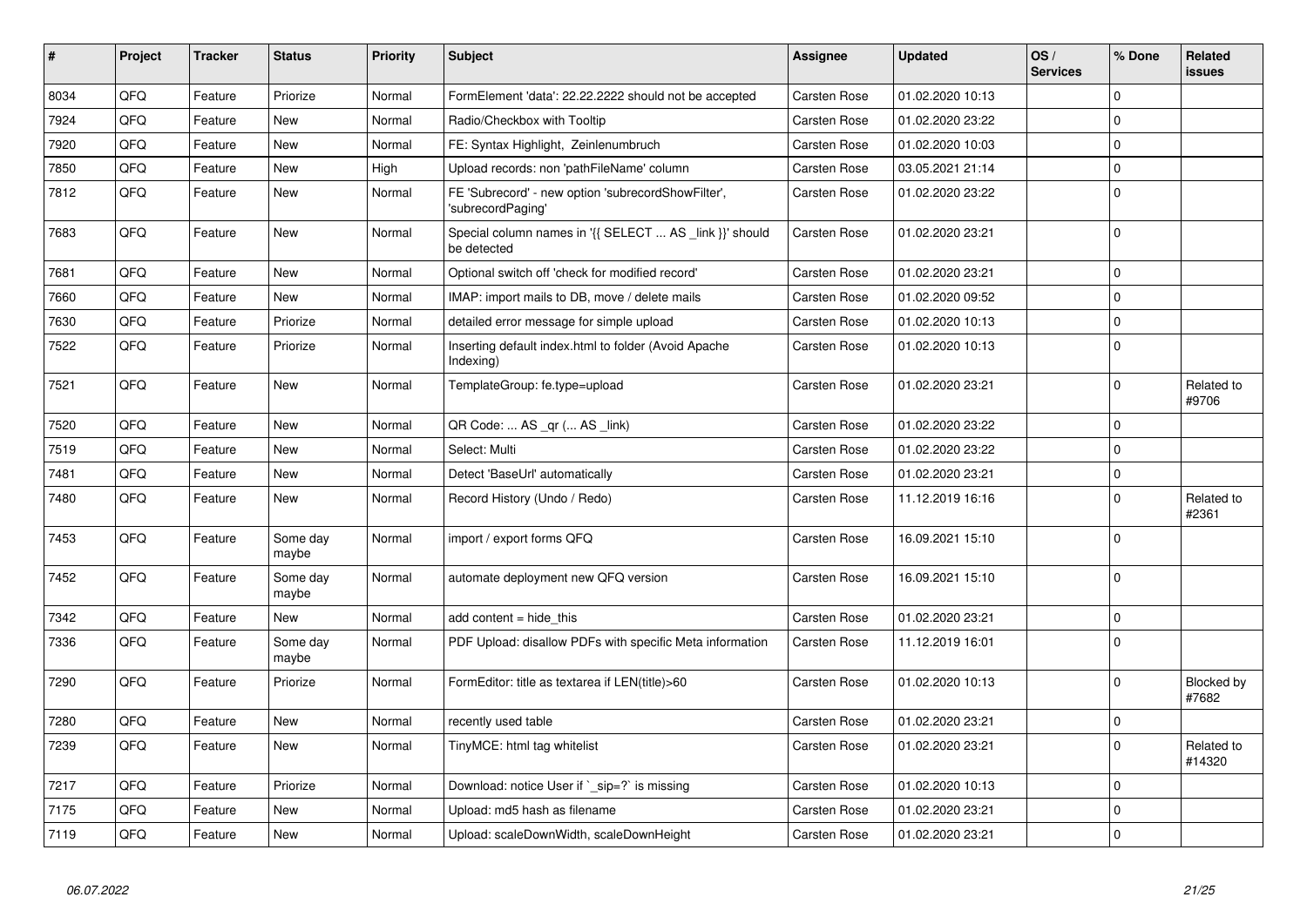| ∦    | Project | <b>Tracker</b> | <b>Status</b>     | <b>Priority</b> | <b>Subject</b>                                                                                                             | <b>Assignee</b>     | <b>Updated</b>   | OS/<br><b>Services</b> | % Done         | Related<br>issues                           |
|------|---------|----------------|-------------------|-----------------|----------------------------------------------------------------------------------------------------------------------------|---------------------|------------------|------------------------|----------------|---------------------------------------------|
| 7109 | QFQ     | Feature        | <b>New</b>        | Normal          | Dynamic Updates: row/element hide                                                                                          | <b>Carsten Rose</b> | 01.02.2020 23:22 |                        | $\Omega$       | Has<br>duplicate<br>#4081                   |
| 7107 | QFQ     | Feature        | Some day<br>maybe | Normal          | Showcase Registration Tool: Anmeldung / Administration :<br>Liste Anmeldungen / Emaileinaldung                             | <b>Carsten Rose</b> | 11.12.2019 16:01 |                        | $\Omega$       |                                             |
| 7102 | QFQ     | Feature        | <b>New</b>        | Normal          | Comment sign in report: '#' and '--'                                                                                       | <b>Carsten Rose</b> | 01.02.2020 23:21 |                        | $\mathbf 0$    |                                             |
| 7099 | QFQ     | Feature        | New               | Normal          | Redesign FormEditor                                                                                                        | <b>Carsten Rose</b> | 01.02.2020 23:21 |                        | $\mathbf 0$    |                                             |
| 6998 | QFQ     | Feature        | Priorize          | Normal          | Form: with debug=on show column information as tooltip of<br>column label                                                  | <b>Carsten Rose</b> | 01.02.2020 10:13 |                        | $\Omega$       |                                             |
| 6855 | QFQ     | Feature        | New               | Normal          | With {{feUser:U}}!={{feUser:T}}: Save / Delete: only possible<br>with {{feUserSave:U}}='yes' and '{{feUserDelete:U}}='yes' | <b>Carsten Rose</b> | 01.02.2020 23:21 |                        | $\Omega$       |                                             |
| 6765 | QFQ     | Feature        | <b>New</b>        | Normal          | Moeglichkeit via QFQ eigene Logs zu schreiben                                                                              | Carsten Rose        | 01.02.2020 23:21 |                        | 0              |                                             |
| 6723 | QFQ     | Feature        | New               | Normal          | Report QFQ Installation and Version                                                                                        | <b>Carsten Rose</b> | 12.06.2021 09:07 |                        | 0              |                                             |
| 6715 | QFQ     | Feature        | Some day<br>maybe | Normal          | Code-Refactoring: dbArray vereinheitlichen                                                                                 | <b>Carsten Rose</b> | 11.12.2019 16:02 |                        | $\Omega$       |                                             |
| 6609 | QFQ     | Feature        | New               | Normal          | Formlet: JSON API erweitern                                                                                                | <b>Carsten Rose</b> | 01.02.2020 23:21 |                        | 50             |                                             |
| 6602 | QFQ     | Feature        | New               | Normal          | Formlet: in Report auf Mausklick ein mini-form oeffnen                                                                     | <b>Carsten Rose</b> | 11.12.2019 16:16 |                        | 0              |                                             |
| 6594 | QFQ     | Feature        | New               | Normal          | Excel: on download, check if there is a valid sip                                                                          | <b>Carsten Rose</b> | 01.02.2020 23:21 |                        | 0              |                                             |
| 6437 | QFQ     | Feature        | New               | Normal          | Neuer Mode Button bei FormElementen                                                                                        | Carsten Rose        | 01.02.2020 23:21 |                        | $\Omega$       | Related to<br>#9668,<br>Blocked by<br>#9678 |
| 6292 | QFQ     | Feature        | <b>New</b>        | Normal          | Download: File speichern mit Hash aber original Filename in<br>der Datenbank vermerken fuer Downloads                      | <b>Carsten Rose</b> | 01.02.2020 23:21 |                        | 0              |                                             |
| 6289 | QFQ     | Feature        | <b>New</b>        | Normal          | Form: Log                                                                                                                  | <b>Carsten Rose</b> | 01.02.2020 23:21 |                        | $\mathbf 0$    |                                             |
| 6261 | QFQ     | Feature        | New               | Normal          | Persistent SIP                                                                                                             | Carsten Rose        | 12.06.2021 09:07 |                        | $\Omega$       | Related to<br>#10819                        |
| 6250 | QFQ     | Feature        | In Progress       | Normal          | Enhance layout: a) Subrecord, b) Subrecord-Title                                                                           | <b>Carsten Rose</b> | 01.02.2020 23:22 |                        | $\mathbf 0$    | Related to<br>#5391                         |
| 5983 | QFQ     | Feature        | Some day<br>maybe | Normal          | Form Submit (save & update): normalize date/-time FE                                                                       | <b>Carsten Rose</b> | 01.02.2020 23:19 |                        | $\mathbf 0$    |                                             |
| 5942 | QFQ     | Feature        | Priorize          | Normal          | 'L' and 'type': append to links, generate via '_link' by using 'u:' Carsten Rose                                           |                     | 01.02.2020 10:13 |                        | $\overline{0}$ |                                             |
| 5894 | QFQ     | Feature        | Feedback          | Normal          | Typeahead in Report: show/hide rows dynamically                                                                            | <b>Carsten Rose</b> | 18.02.2022 08:50 |                        | $\Omega$       | Related to<br>#5893,<br>Related to<br>#5885 |
| 5852 | QFQ     | Feature        | Some day<br>maybe | Normal          | Logging: mail.log / sql.log - im FE anzeigen und via AJAX<br>aktualisieren                                                 | Carsten Rose        | 01.02.2020 23:19 |                        | $\mathbf 0$    | Related to<br>#5885                         |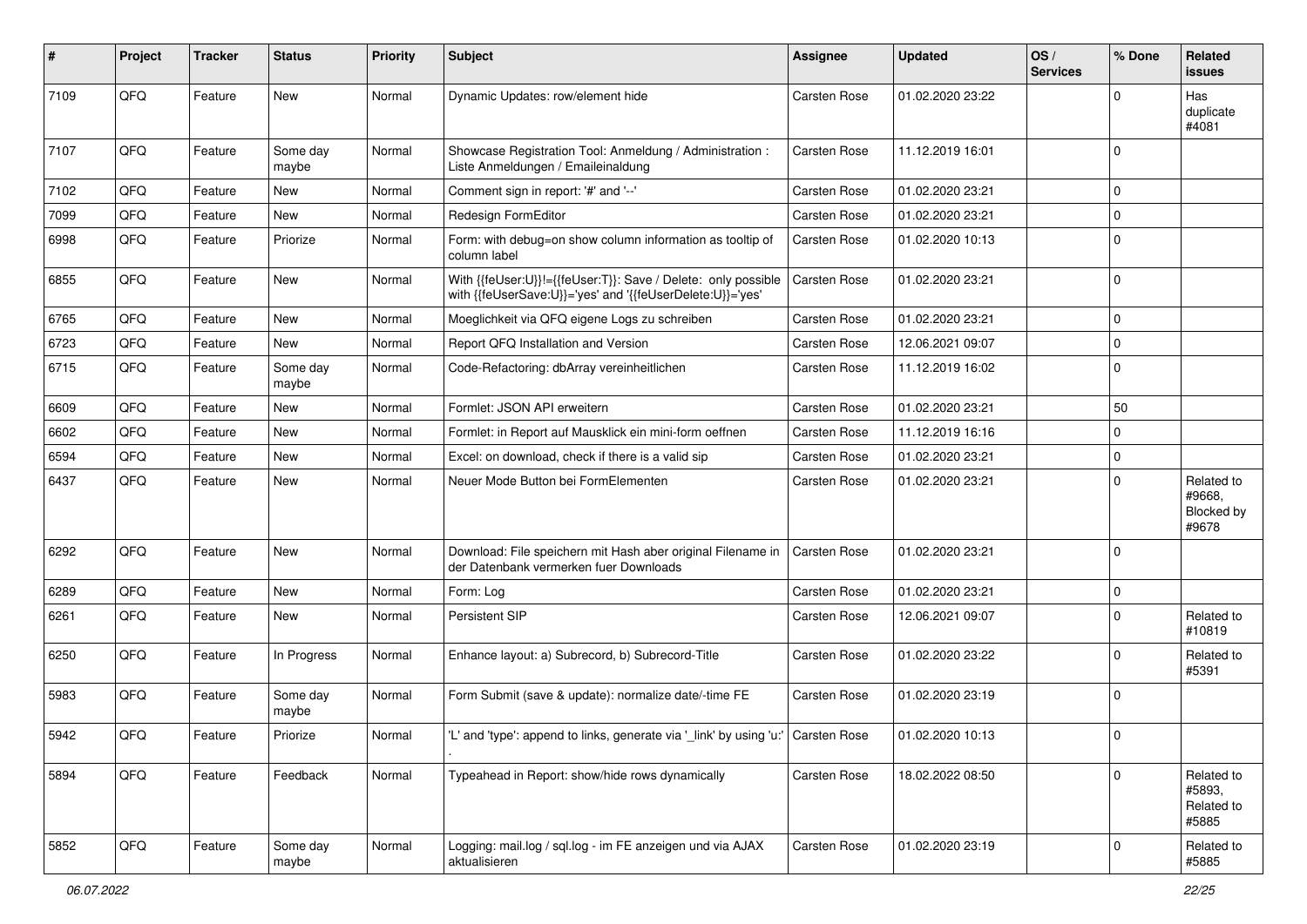| #    | Project | <b>Tracker</b> | <b>Status</b>     | <b>Priority</b> | <b>Subject</b>                                                                                     | Assignee            | <b>Updated</b>   | OS/<br><b>Services</b> | % Done      | Related<br><b>issues</b>                    |
|------|---------|----------------|-------------------|-----------------|----------------------------------------------------------------------------------------------------|---------------------|------------------|------------------------|-------------|---------------------------------------------|
| 5782 | QFQ     | Feature        | <b>New</b>        | Normal          | NextCloud API                                                                                      | Carsten Rose        | 01.02.2020 10:02 |                        | $\Omega$    |                                             |
| 5715 | QFQ     | Feature        | New               | High            | <b>PDF Caching</b>                                                                                 | <b>Carsten Rose</b> | 03.05.2021 21:14 |                        | $\Omega$    | Related to<br>#5851,<br>Related to<br>#6357 |
| 5695 | QFQ     | Feature        | In Progress       | Normal          | Multiform                                                                                          | <b>Carsten Rose</b> | 02.01.2021 18:38 |                        | $\mathbf 0$ |                                             |
| 5665 | QFQ     | Feature        | Some day<br>maybe | Normal          | Versuch das '{{!' nicht mehr noetig ist.                                                           | <b>Carsten Rose</b> | 01.02.2020 23:20 |                        | $\Omega$    | Related to<br>#7432,<br>Related to<br>#7434 |
| 5579 | QFQ     | Feature        | Some day<br>maybe | Normal          | Enhance Doc / Presentation: variable type 'link column type'                                       | <b>Carsten Rose</b> | 01.02.2020 23:19 |                        | $\mathbf 0$ |                                             |
| 5548 | QFQ     | Feature        | Some day<br>maybe | Normal          | 801 Textfiles/Scriptfiles als Thumbnail                                                            | <b>Carsten Rose</b> | 07.03.2022 16:26 |                        | $\Omega$    |                                             |
| 5480 | QFQ     | Feature        | Some day<br>maybe | Normal          | QFQ: Dokumentation mit Screenshots versehen                                                        | <b>Carsten Rose</b> | 01.02.2020 23:20 |                        | $\Omega$    | Related to<br>#9879                         |
| 5428 | QFQ     | Feature        | Some day<br>maybe | Normal          | secure thumbnail: late render on access.                                                           | Carsten Rose        | 01.02.2020 23:20 |                        | $\mathbf 0$ |                                             |
| 5345 | QFQ     | Feature        | <b>New</b>        | Normal          | Report: UPDATE / INSERT / DELETE statements should<br>trigger subgueries, depending on the result. | Carsten Rose        | 27.05.2020 16:11 |                        | $\Omega$    |                                             |
| 5132 | QFQ     | Feature        | Some day<br>maybe | Normal          | Error Message sendmail missing attachment: more details                                            | <b>Carsten Rose</b> | 01.02.2020 23:19 |                        | $\Omega$    |                                             |
| 5131 | QFQ     | Feature        | New               | Normal          | Activate Spin Gear ('wait/busy' indicator) via LINK attribute                                      | Carsten Rose        | 01.02.2020 23:21 |                        | $\mathbf 0$ |                                             |
| 4956 | QFQ     | Feature        | Some day<br>maybe | Normal          | Sendmail: Benutzerdefinierte Headers                                                               | Carsten Rose        | 11.12.2019 16:02 |                        | $\mathbf 0$ |                                             |
| 4872 | QFQ     | Feature        | Some day<br>maybe | Normal          | Fields of Typo3 page available in STORE_TYPO3                                                      | Carsten Rose        | 01.02.2020 23:19 |                        | $\Omega$    |                                             |
| 4869 | QFQ     | Feature        | Some day<br>maybe | Normal          | Dynamic Update (show, hide, readonly?, required?) for<br><b>Template Group Elements</b>            | <b>Carsten Rose</b> | 01.02.2020 23:19 |                        | $\Omega$    | Related to<br>#4865                         |
| 4839 | QFQ     | Feature        | Some day<br>maybe | Normal          | gfg-handle in <head> Abschnitt</head>                                                              | <b>Carsten Rose</b> | 11.12.2019 16:02 |                        | $\mathbf 0$ |                                             |
| 4757 | QFQ     | Feature        | Some day<br>maybe | Normal          | Test subrecord: download links ok? Links ok?                                                       | Carsten Rose        | 01.02.2020 23:20 |                        | $\Omega$    |                                             |
| 4652 | QFQ     | Feature        | Some day<br>maybe | Normal          | UZH CD: Weiterleitung auf benutzerdefinierte 403/404 Seite                                         | <b>Carsten Rose</b> | 01.02.2020 23:20 |                        | $\Omega$    |                                             |
| 4650 | QFQ     | Feature        | Some day<br>maybe | Normal          | Convert html to doc/rtf                                                                            | <b>Carsten Rose</b> | 01.02.2020 23:20 |                        | $\mathbf 0$ | Related to<br>#10704                        |
| 4606 | QFQ     | Feature        | Some day<br>maybe | Normal          | link: qualifier to render bootstrap button                                                         | Carsten Rose        | 01.02.2020 23:19 |                        | $\Omega$    |                                             |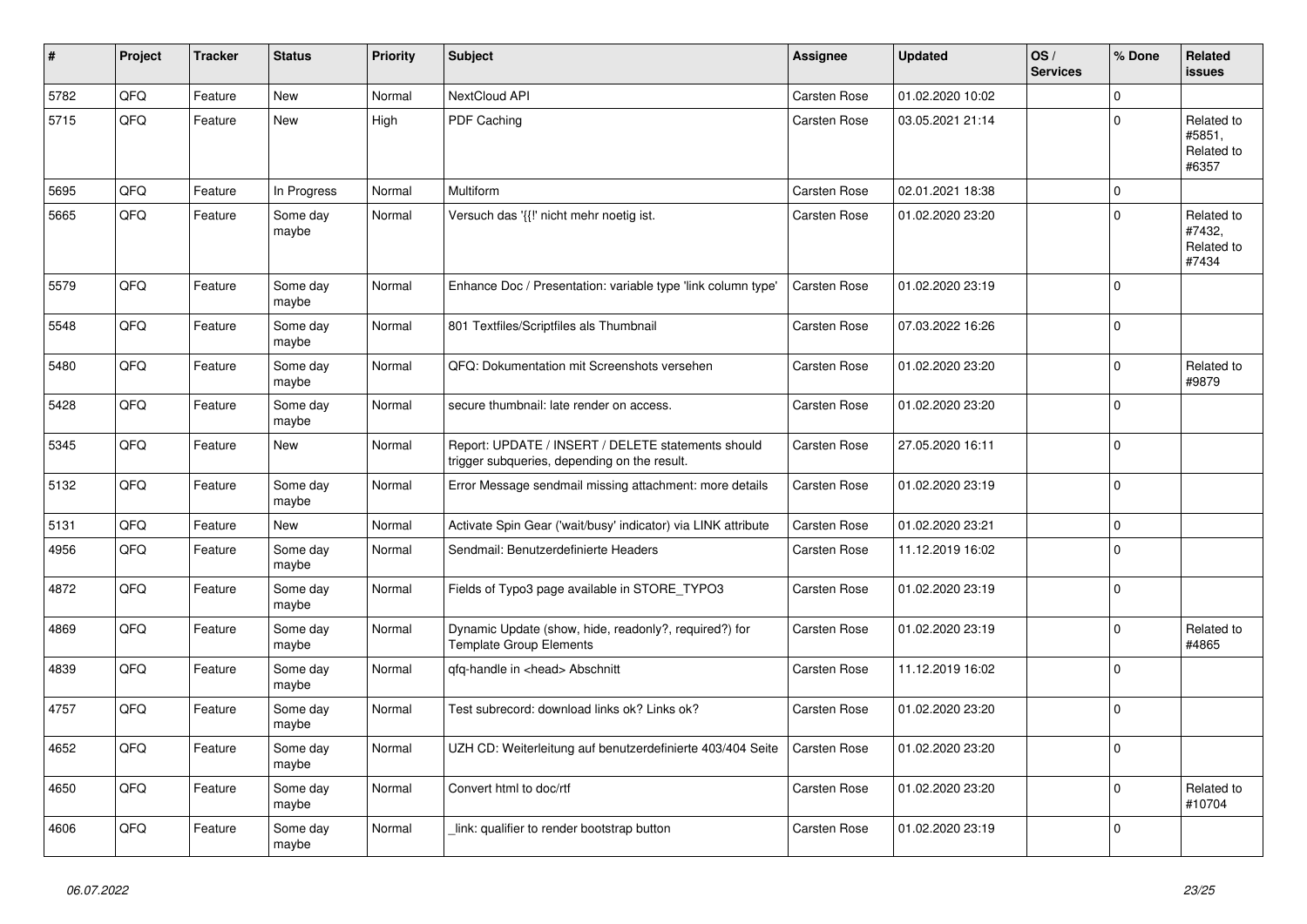| $\sharp$ | Project | <b>Tracker</b> | <b>Status</b>     | <b>Priority</b> | <b>Subject</b>                                                                                                          | Assignee            | <b>Updated</b>   | OS/<br><b>Services</b> | % Done         | Related<br><b>issues</b>                    |
|----------|---------|----------------|-------------------|-----------------|-------------------------------------------------------------------------------------------------------------------------|---------------------|------------------|------------------------|----------------|---------------------------------------------|
| 4413     | QFQ     | Feature        | <b>New</b>        | Normal          | fieldset: show/hidden, modeSql, dynamicUpdate                                                                           | <b>Carsten Rose</b> | 09.02.2022 15:19 |                        | $\Omega$       |                                             |
| 4365     | QFQ     | Feature        | Some day<br>maybe | Normal          | Multi Language: new way of config                                                                                       | <b>Carsten Rose</b> | 01.02.2020 23:20 |                        | $\Omega$       |                                             |
| 4349     | QFQ     | Feature        | Some day<br>maybe | Normal          | linkldownload: downloaded external URL to<br>deliver/concatenate - check mimetipe and handle it correctly               | <b>Carsten Rose</b> | 11.12.2019 16:02 |                        | $\mathbf 0$    |                                             |
| 4343     | QFQ     | Feature        | Some day<br>maybe | Normal          | Link: Classifier to add 'attributes'                                                                                    | <b>Carsten Rose</b> | 01.02.2020 23:20 |                        | $\Omega$       | Related to<br>#14077                        |
| 4330     | QFQ     | Feature        | Some day<br>maybe | Normal          | Error Message: report missing {{ / }} in sqlUpdate, sqlInsert,<br>sqlDelete, sqlAfter, sqlBefore in FE action elements. | <b>Carsten Rose</b> | 01.02.2020 23:20 |                        | $\Omega$       |                                             |
| 4259     | QFQ     | Feature        | Some day<br>maybe | Normal          | Instant trigger a cron job                                                                                              | Carsten Rose        | 11.12.2019 16:03 |                        | $\mathbf 0$    |                                             |
| 4258     | QFQ     | Feature        | Some day<br>maybe | High            | <b>System Defaults: Forms</b>                                                                                           | <b>Carsten Rose</b> | 03.05.2021 21:14 |                        | 0              |                                             |
| 4250     | QFQ     | Feature        | <b>New</b>        | Normal          | AutoCron in QFQ via PHP                                                                                                 | <b>Carsten Rose</b> | 01.02.2020 23:21 |                        | $\mathbf 0$    | Related to<br>#3292,<br>Related to<br>#3291 |
| 4197     | QFQ     | Feature        | Some day<br>maybe | Normal          | Unit Test fuer JSON Stream von QuickFormQuery.php ><br>doForm()                                                         | <b>Carsten Rose</b> | 11.12.2019 16:03 |                        | $\mathbf 0$    |                                             |
| 4082     | QFQ     | Feature        | <b>New</b>        | Normal          | Dynamic Update: modeSql - useful default                                                                                | <b>Carsten Rose</b> | 01.02.2020 23:22 |                        | $\mathbf 0$    |                                             |
| 4050     | QFQ     | Feature        | <b>New</b>        | Normal          | sql.log: 1) FormElement ID which causes a specific action,<br>2) Result in the same row.                                | <b>Carsten Rose</b> | 15.04.2020 11:35 |                        | $\mathbf 0$    | Related to<br>#5458                         |
| 4026     | QFQ     | Feature        | Some day<br>maybe | Normal          | sqlLog.sql: log number of FE.id                                                                                         | <b>Carsten Rose</b> | 11.12.2019 16:03 |                        | $\mathbf 0$    | Related to<br>#5458                         |
| 4023     | QFQ     | Feature        | New               | Normal          | prepared statements - FE action: salveld, sqllnsert,<br>sqlUpdate, sqlDelete, sqlBefore, sqlAfter                       | <b>Carsten Rose</b> | 11.12.2019 16:15 |                        | $\Omega$       |                                             |
| 4018     | QFQ     | Feature        | <b>New</b>        | Normal          | typeahead: long query parameter / answer triggers 'Attack<br>detected' and purges current SIP storage.                  | Carsten Rose        | 29.06.2022 22:46 |                        | $\Omega$       | Related to<br>#9077                         |
| 3991     | QFQ     | Feature        | Some day<br>maybe | Normal          | report: Columnname ' skipWrap' skips 'fbeg', 'fend'                                                                     | <b>Carsten Rose</b> | 11.12.2019 16:03 |                        | $\mathbf 0$    |                                             |
| 3990     | QFQ     | Feature        | Some day<br>maybe | High            | custom class definition: add space automatically                                                                        | <b>Carsten Rose</b> | 03.05.2021 21:14 |                        | 0              |                                             |
| 3967     | QFQ     | Feature        | Some day<br>maybe | High            | Report: Checkbox, Radio, Dropdown, Input welches ohne<br>Submit funktioniert - 'Inline-Form'                            | <b>Carsten Rose</b> | 03.05.2021 21:14 |                        | 0              |                                             |
| 3947     | QFQ     | Feature        | Some day<br>maybe | Normal          | Attack detectect: logout current user                                                                                   | Carsten Rose        | 11.12.2019 16:03 |                        | $\mathbf 0$    | Related to<br>#5458,<br>Related to<br>#6299 |
| 3942     | QFQ     | Feature        | Some day<br>maybe | Normal          | Action Elemente: neu generierte IDs via FE weitergeben                                                                  | Carsten Rose        | 11.12.2019 16:03 |                        | $\overline{0}$ | Related to<br>#3941                         |